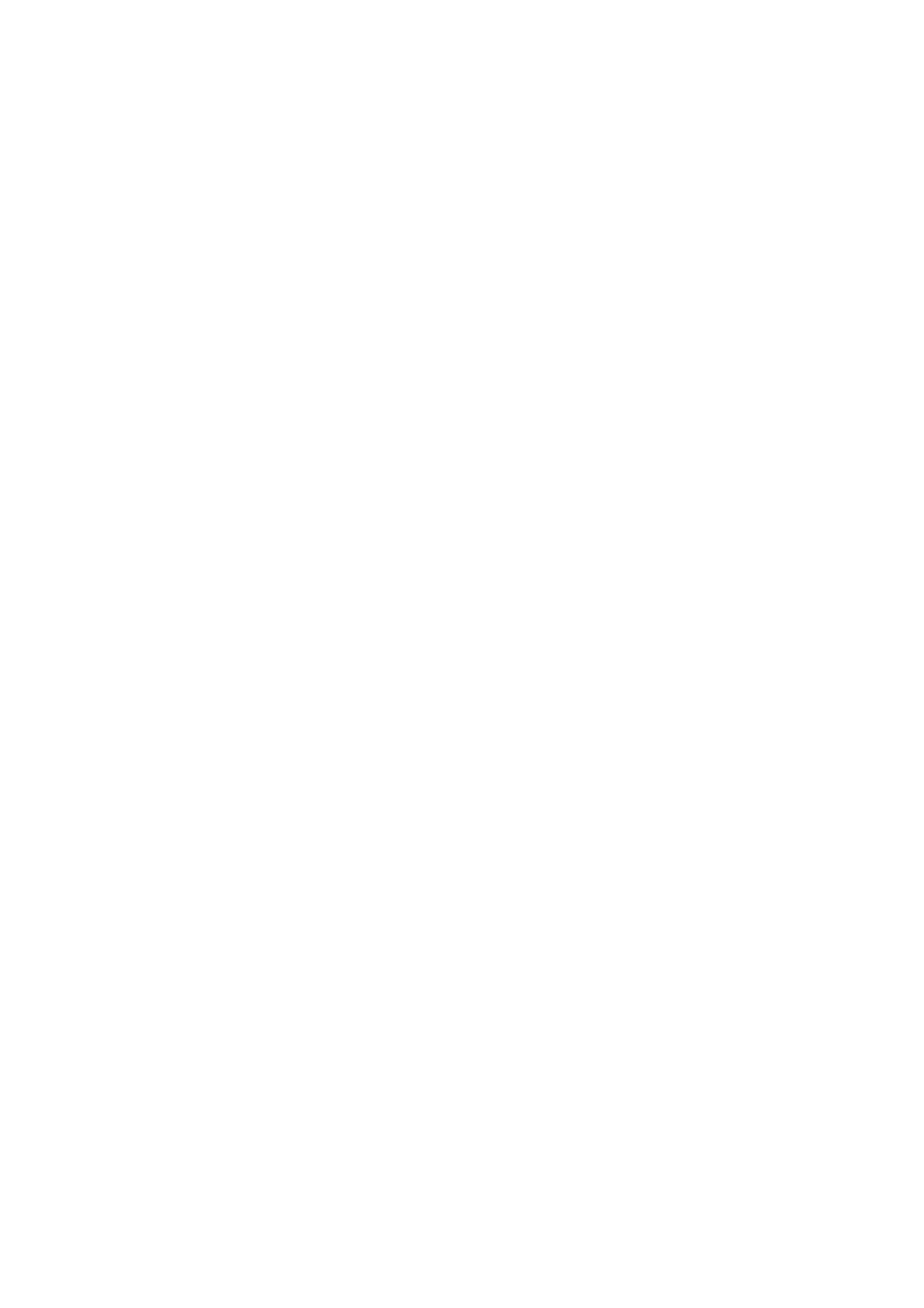## **Inquiries**

The Australian Energy Market Commission PO Box A2449 Sydney South NSW 1235

**E:** aemc@aemc.gov.au **T:** (02) 8296 7800

**F:** (02) 8296 7899

# **Citation**

AEMC 2009, *Contingency Administered Price Cap Following a Physical Trigger Event*, Draft Rule Determination, 12 March 2009, **Sydney** 

## **About the AEMC**

The Council of Australian Governments, through its Ministerial Council on Energy, established the Australian Energy Market Commission (AEMC) in July 2005 to be the Rule maker for national energy markets. The AEMC is currently responsible for Rules and policy advice covering the National Electricity Market. It is a statutory authority. Our key responsibilities are to consider Rule change proposals, conduct energy market reviews and provide policy advice to the Ministerial Council as requested, or on AEMC initiative.

This work is copyright. The Copyright Act 1968 permits fair dealing for study, research, news reporting, criticism and review. Selected passages, tables or diagrams may be reproduced for such purposes provided acknowledgement of the source is included.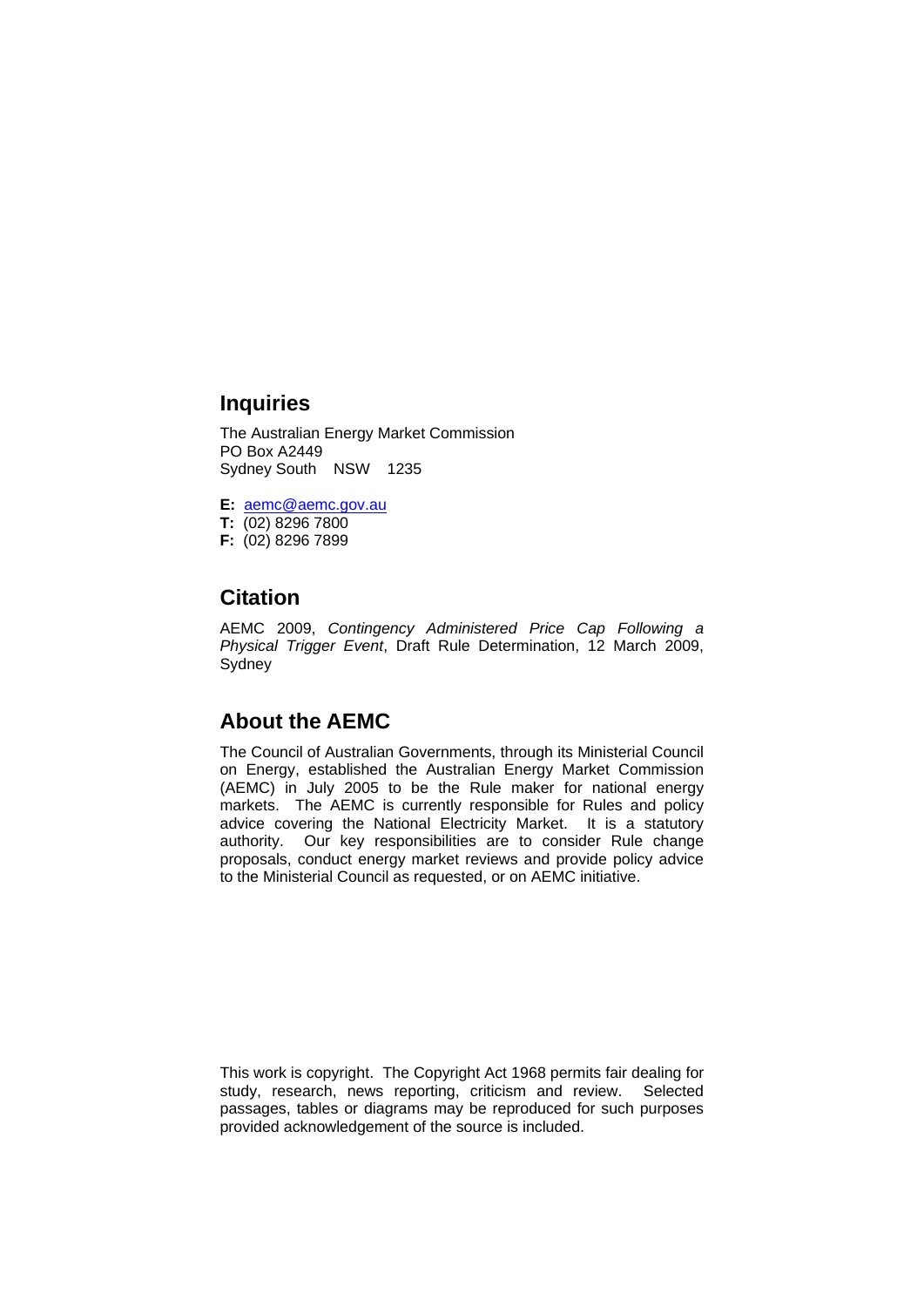# **Contents**

| 1              | 11<br>1.2                                                                                        | The National Generators Forum's Rule change proposal 1       |  |
|----------------|--------------------------------------------------------------------------------------------------|--------------------------------------------------------------|--|
| $\overline{2}$ | 2.1<br>2.2<br>2.3<br>2.4<br>2.5                                                                  | The Commission's assessment of the Rule proposal against the |  |
| A              | Analysis.<br>A.1<br>A.2<br>A.3<br>A.4<br>A.5<br>A.6<br>A.7<br>A.8<br>A.9<br>A.10<br>A.11<br>A.12 |                                                              |  |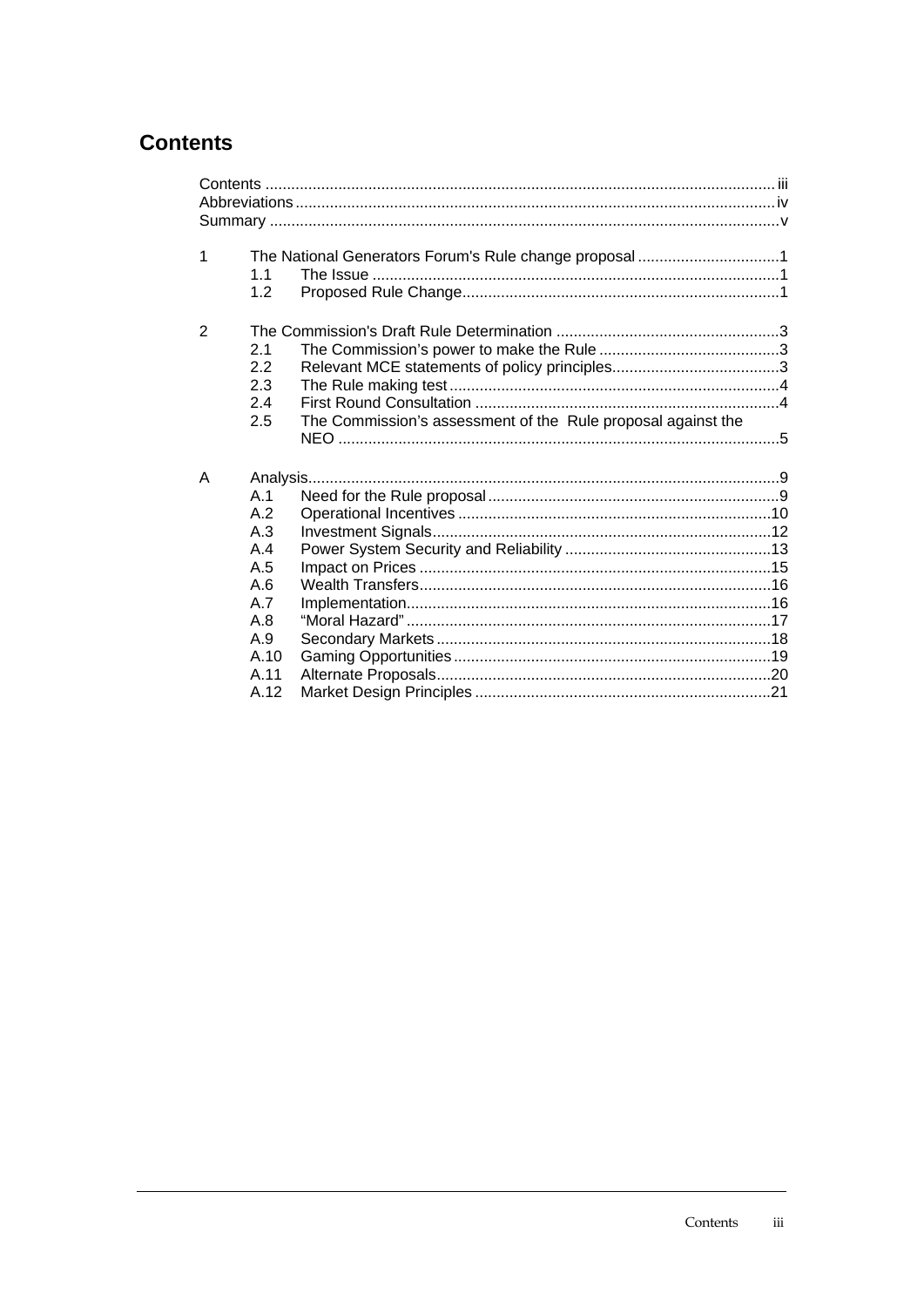# **Abbreviations**

| <b>AEMC</b>   | <b>Australian Energy Market Commission</b>     |
|---------------|------------------------------------------------|
| <b>AER</b>    | <b>Australian Energy Regulator</b>             |
| <b>APP</b>    | <b>Administered Price Period</b>               |
| <b>CAPP</b>   | Contingency Administered Price Period          |
| Commission    | see AEMC                                       |
| <b>FM</b>     | Force Majeure                                  |
| <b>IRSR</b>   | <b>Inter-Regional Settlement Residue</b>       |
| <b>MCE</b>    | Ministerial Council on Energy                  |
| <b>MNSP</b>   | Market Network Service Provider                |
| <b>NECA</b>   | National Electricity Code Administrator        |
| <b>NEL</b>    | National Electricity Law                       |
| <b>NEM</b>    | <b>National Electricity Market</b>             |
| <b>NEMMCO</b> | National Electricity Market Management Company |
| <b>NGF</b>    | <b>National Generators Forum</b>               |
| Rules         | <b>National Electricity Rules</b>              |
| <b>SCO</b>    | <b>Standing Committee of Officials</b>         |
| <b>SECV</b>   | State Electricity Commission of Victoria       |
| <b>TNSP</b>   | <b>Transmission Network Service Provider</b>   |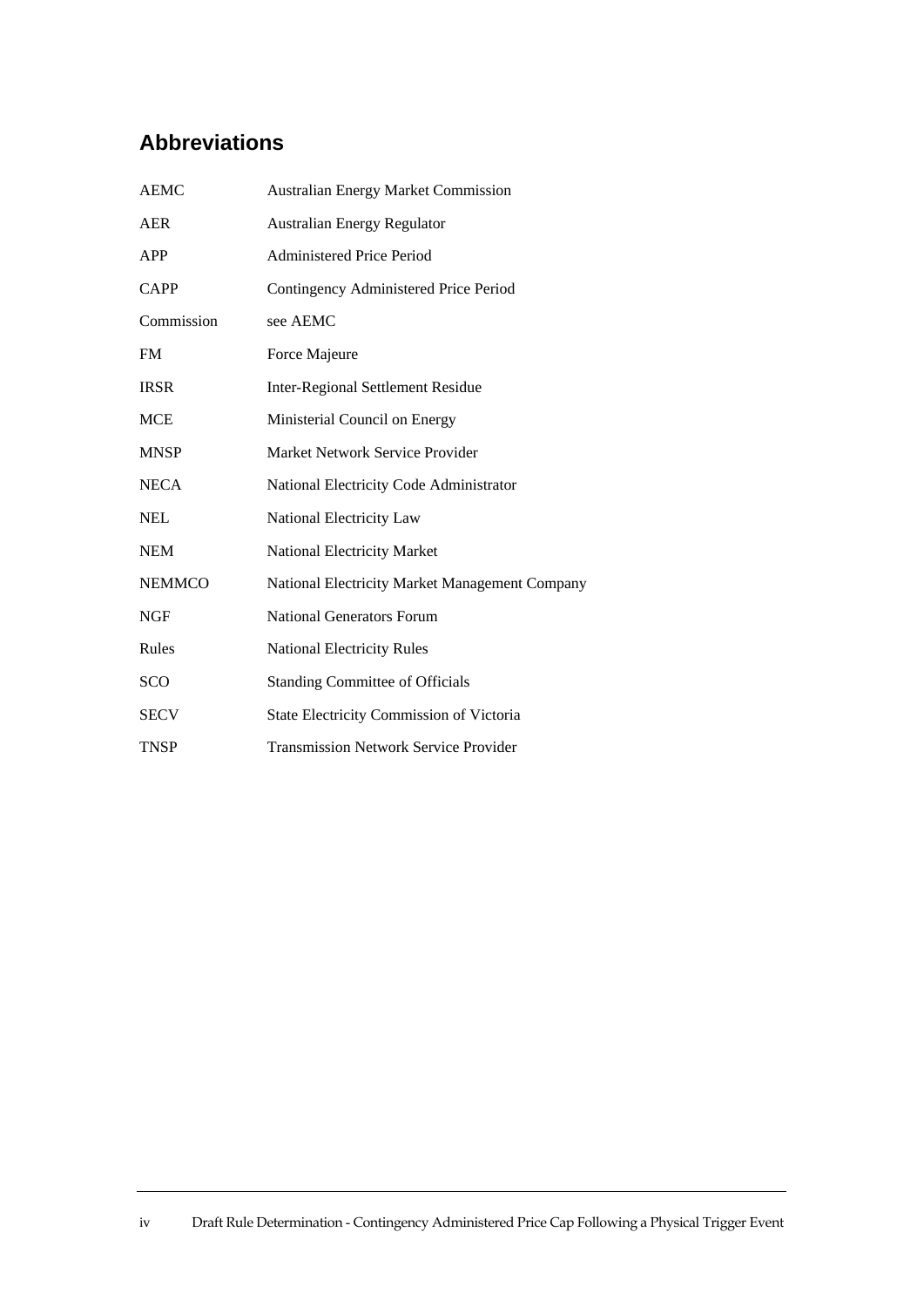# **Summary**

On 10 October 2008, the Commission received a Rule change proposal from the National Generators Forum (NGF) to establish the concept of a Contingency Administered Price Period (CAPP) in the Rules.

## **The Commission's decision**

Under section 99 of the National Electricity Law (NEL), the Australian Energy Market Commission (Commission) has determined not the make the Rule change proposed by the NGF.

## **Summary of the Rule change proposal**

The NGF's Rule change proposal would establish the concept of a Contingency Administered Price Period (CAPP) in the Rules. A CAPP could be triggered by a non-credible contingency event that has a material impact on dispatch. For the duration of a CAPP, the spot price would be capped at the same level as applies for Administered Price Periods (currently \$300/MWh).

In its proposal, the NGF contended that non-credible contingency events create significant financial risk for generators. Following a contingency event a generator's dispatch can be constrained to the point that the generator can no longer cover its forward contract positions. This can lead to significant financial losses. Capping the spot price at \$300 would limit the magnitude of these losses. The NGF contended that financial risk from non-credible contingency events can be difficult to manage because such events are rare and unpredictable.

## **The Commission's reasoning for its decision**

The Commission considers that the Rule change proposal is unlikely to contribute to the achievement of the National Electricity Objective (NEO). The Rule change proposal would:

- distort investment signals creating an inefficient bias towards investment in baseload generation. This would likely lead to a sub-optimal generation mix in the long term;
- reduce incentives for peaking generators and demand side participation to efficiently respond following a non-credible contingency event. This would reduce the efficiency of dispatch and pricing, and could threaten system security at times of supply scarcity;
- increase demand from participants for compensation in relation to CAPPs and NEMMCO directions. This would reduce the efficiency of both wholesale and retail prices; and
- place additional responsibilities on NEMMCO at a time when NEMMCO's control room would already be under pressure. This would increase the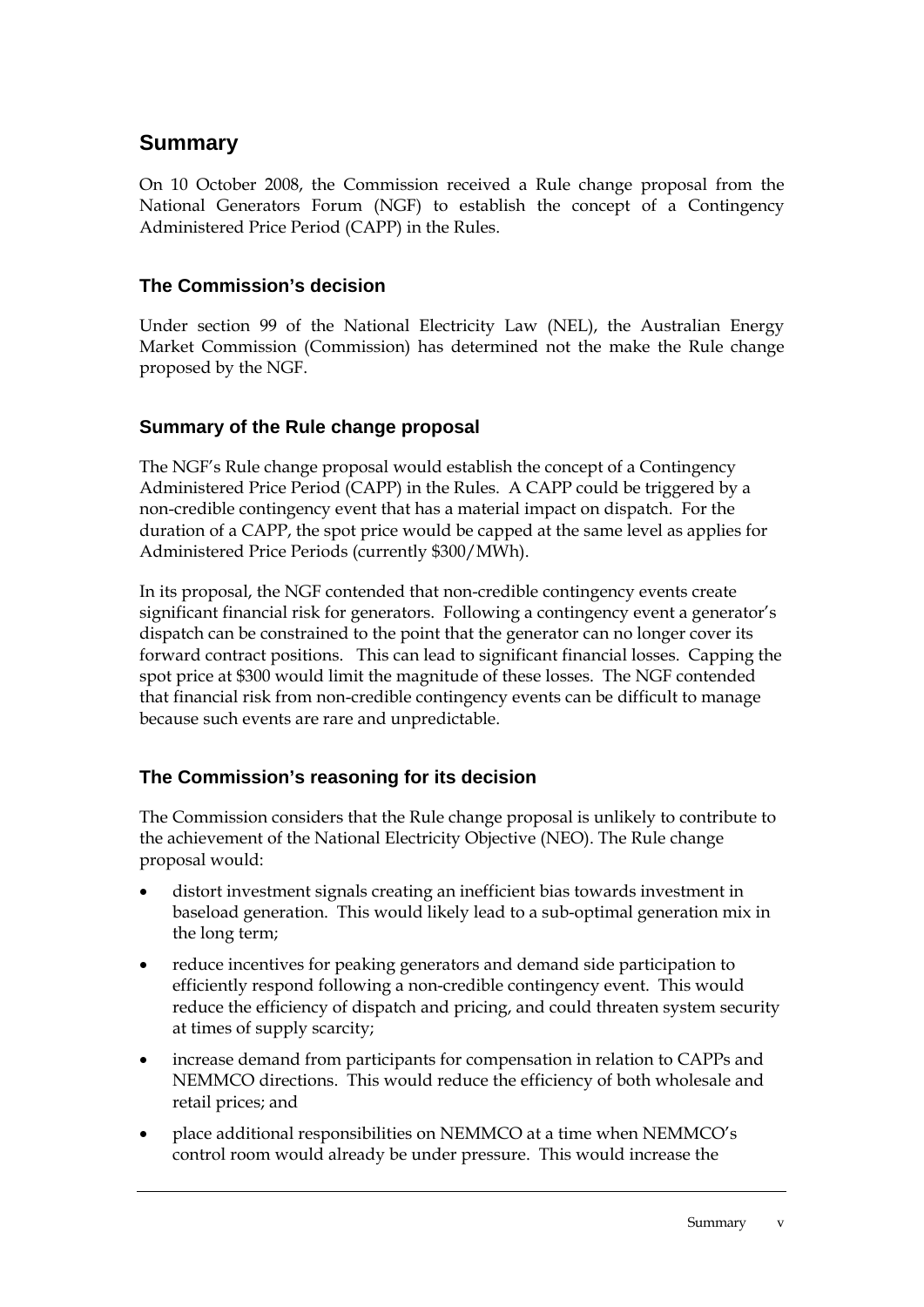probability of errors being made by NEMMCO's control room, thus reducing the efficiency of operations and risking system security.

The Rule change proposal would provide an additional form of risk mitigation for some generators, which would allow those generators to lower their prices. However the Commission considers this benefit to be small relative to the detrimental effects of the Rule change proposal as outlined above.

The Commission notes that measures are currently available for generators to mitigate forward contract volume risk. In addition, the Commission considers that if further risk mitigation is required, it would be less problematic to establish new arrangements outside of the NEM regulatory regime. This would avoid market intervention and therefore only impact those participants that are likely to benefit from the arrangement.

For these reasons, the Commission considers that the Rule making test under section 88 of the NEL has not been satisfied.

#### **Consultation on the draft Rule Determination**

The Commission invites submissions on this draft Rule determination by 24 April 2009, in accordance with the minimum six week second round consultation period required by section 99 of the NEL.

Under section 101 of the NEL, any interested person or body may request that the Commission hold a pre-final Rule determination hearing in relation to the draft Rule determination. Any request for a pre-final Rule determination hearing must be made in writing and must be received by the Commission no later than 20 March 2009.

Send submissions electronically to submissions@aemc.gov.au

Or mail to: Australian energy Market Commission PO Box A2449 SYDNEY SOUTH NSW 1235

Submissions should cite the project reference code: ERC0075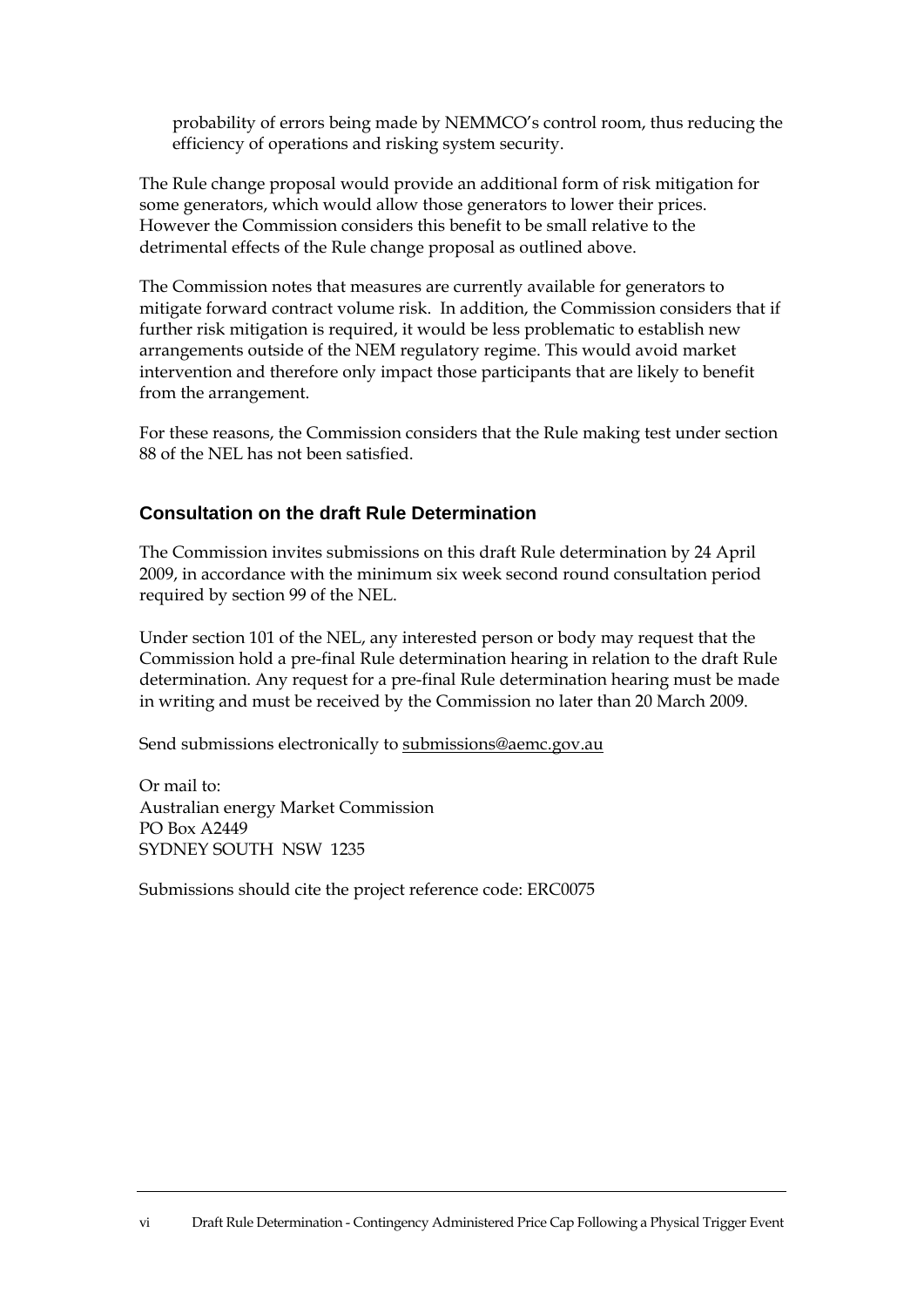# **1 The National Generators Forum's Rule change proposal**

On 10 October 2008, the National Generators Forum (NGF) submitted a Rule change proposal (the Rule proposal) to introduce into the Rules the concept of a Contingency Administered Price Period (CAPP).

# **1.1 The Issue**

Following a contingency event, NEMMCO often invokes new constraints so that the power system remains secure and no load is lost. These constraints can limit the dispatch of a generator. This can create financial risk for a generator as its dispatch may now be insufficient to cover its forward electricity contracts resulting in potentially large difference payments to the contract counter party.

Credible contingency events<sup>1</sup> are those contingency events that are considered by NEMMCO to be "reasonably possible". Credible contingency events are generally well defined enabling their impact to be analysed and their likelihood of occurrence to be assessed. As such, prudent market participants can efficiently implement measures to mitigate their exposure to the risks of credible contingency events (such as a generator offering less than its full capacity into forward contract markets).

Non-credible contingency events<sup>2</sup> are those contingency events that NEMMCO considers are "not reasonably possible". For all practical purposes, there are an infinite number of non-credible contingency events, however they are rare and their nature is difficult to predict. This creates difficulties for participants to efficiently implement measures to mitigate their exposure to the risks of non-credible contingency events

The materiality of the issue is compounded by the possibility of high spot prices that often accompany contingency events due to supply scarcity conditions created by the event. High spot prices increase any difference payments under forward electricity contracts.

The NGF contended that the financial impact of non-credible contingency events can be high and largely unmanageable, due to the rare and unpredictable nature of such events combined with the potential for high spot prices.

# **1.2 Proposed Rule Change**

The Rule proposal would cap the spot price when a "Contingency Administered Price Period" (CAPP) is triggered by certain types of power system events.

A CAPP would be triggered by a power system disruption that satisfies the following three criteria:

<u>.</u>

<sup>1</sup> Defined under clause 4.2.3(b) of the Rules.

<sup>2</sup> Defined under clause 4.2.3(e) of the Rules.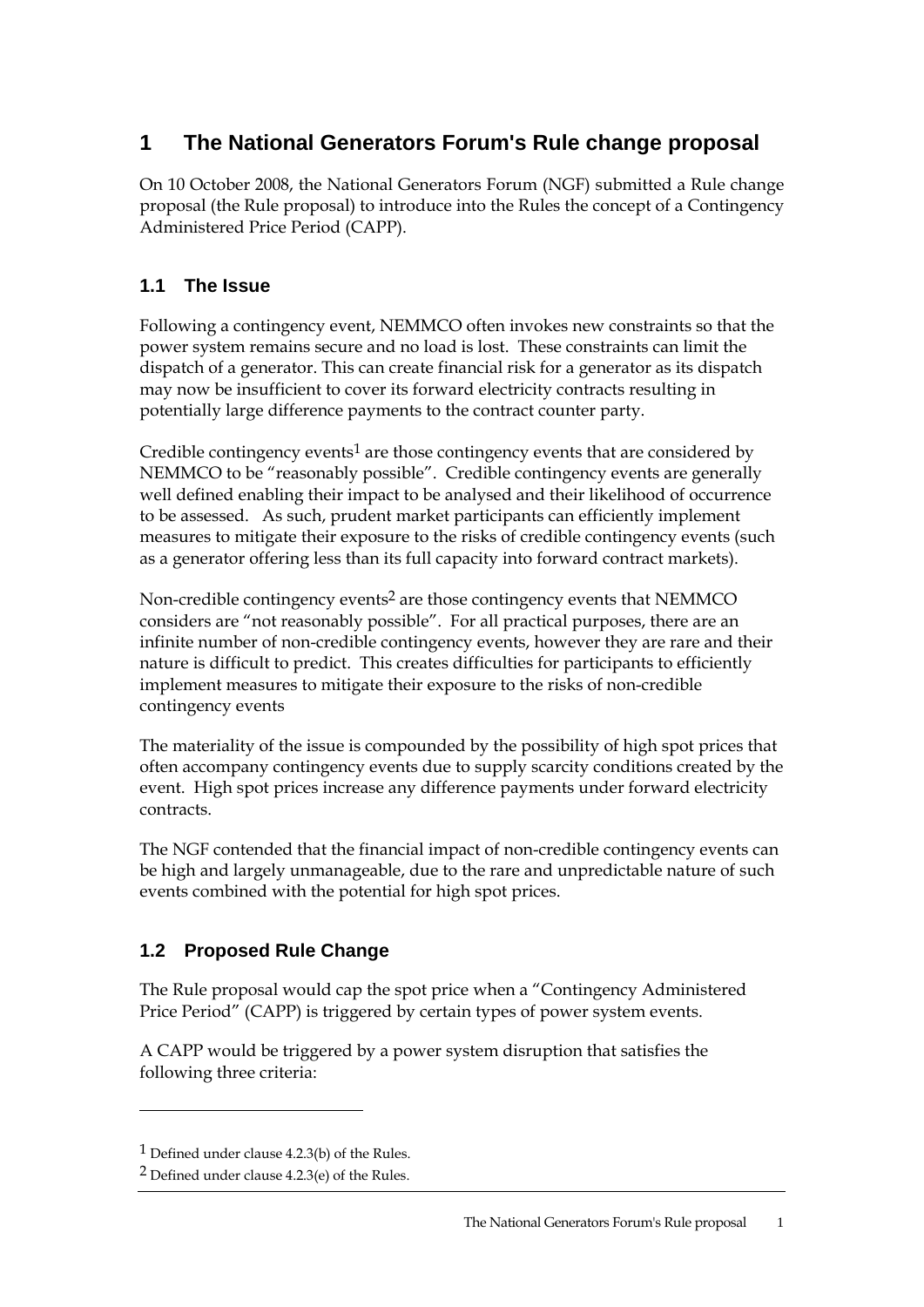- 1. the incident must be genuinely unexpected and unusual (i.e. a non-credible contingency event);
- 2. the consequential power system disruption must physically affect generators or other market participants that did not cause it; and
- 3. the incident must have a material impact on dispatch (this would be determined as when the aggregate generation capacity tripped or the aggregate reduction in flows across a constrained part of the network exceeds the higher of 300 MW or 4% of average-weather summer peak demand for a region).

Spot prices would be set during a CAPP using the same logic (including the cap and floor price levels of +/- \$300/MWh) as for Administered Price Periods (APP). Compensation provisions for parties adversely affected by a CAPP would also be identical to compensation provisions for parties adversely affected by an APP.

A CAPP would have a minimum length of two hours. A CAPP would end when either:

- 24 hours has passed since the time of the trigger event;
- NEMMCO determines the trigger event no longer has a material impact on dispatch; or
- sufficient disconnected generation is restored and all but one of the transmission outages have been restored.

Capping the spot price would limit the financial losses that a generator affected by a credible contingency event would be exposed to.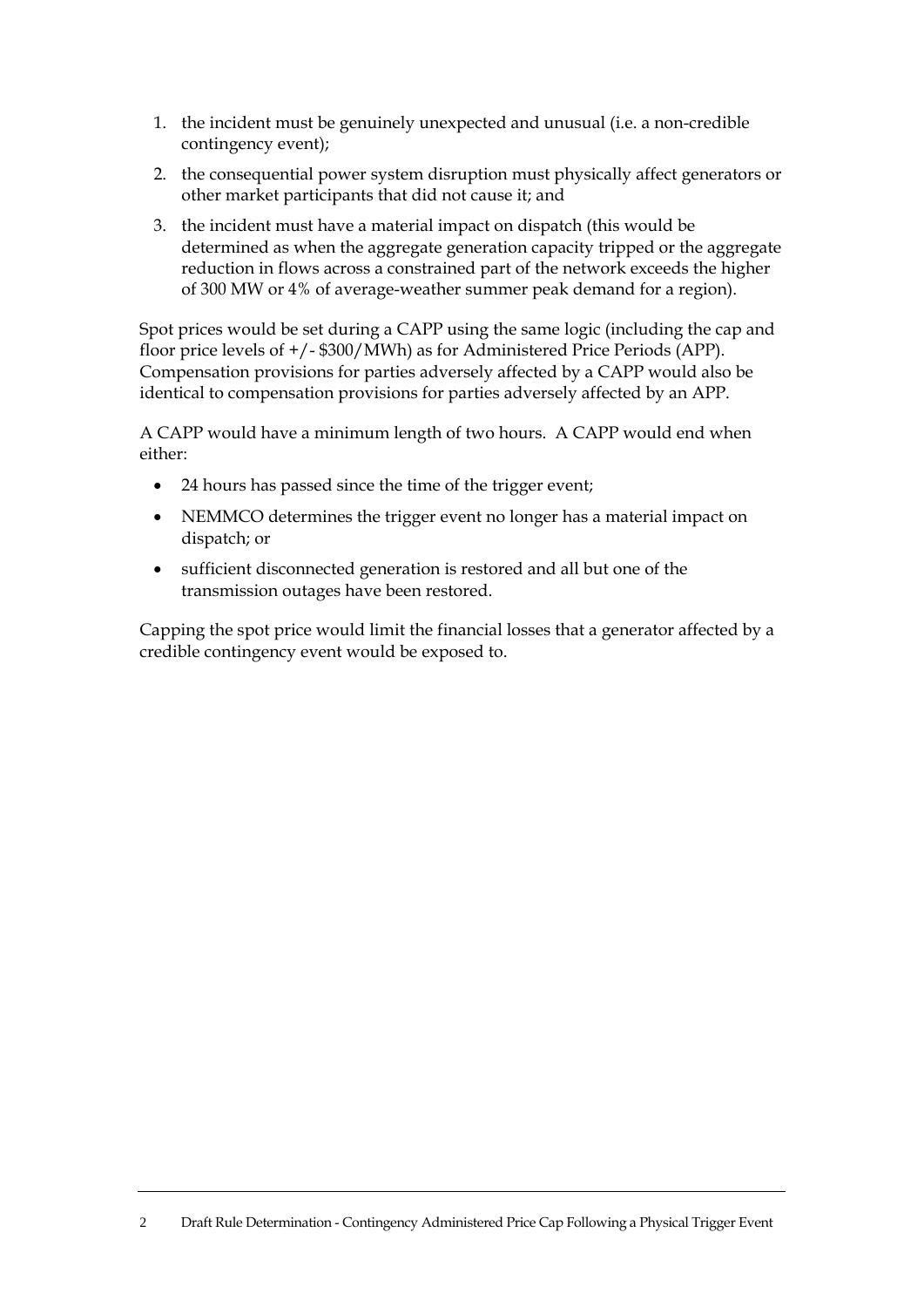# **2 The Commission's Draft Rule Determination**

In accordance with section 99 of the NEL, the Commission has determined not to make the Rule change proposed by the NGF.

This draft Rule determination sets out the Commission's reasons for not making the Rule change proposal. The Commission has taken into account:

- the Commission's powers under the NEL to make a Rule;
- any relevant Ministerial Council on Energy (MCE) statements of policy principles;
- first round stakeholder submissions; and
- the Commission's analysis as to the ways in which the Rule will or is likely to contribute to the achievement of the National Electricity Objective (NEO) so that it satisfies the statutory Rule making test.

## **2.1 The Commission's power to make the Rule**

The subject matters about which the AEMC may make Rules are set out in Section 34 of the NEL and more specifically in Schedule 1 to the NEL.

The Rule proposal falls within the subject matters that the AEMC may make Rules about as it relates to regulating:

- (i) the operation of the NEM (as it relates to the setting of spot prices);
- (ii) the operation of the national electricity system for the purposes of the safety, security and reliability of that system (as it relates to the investment incentives in the NEM and incentives on Participants to respond to power system events); and
- (iii) the activities of persons participating in the NEM (as it relates to the methodology for setting spot prices which affects the spot market earning potential of Participants).

The Commission is satisfied that the Rule proposal is a subject matter about which the Commission may make a Rule.

# **2.2 Relevant MCE statements of policy principles**

The NEL requires the Commission to have regard to any relevant MCE statement of policy principles in applying the Rule making test. The Commission notes that currently there is no relevant MCE statement of policy principles that relate to the issues contained in the Rule proposal.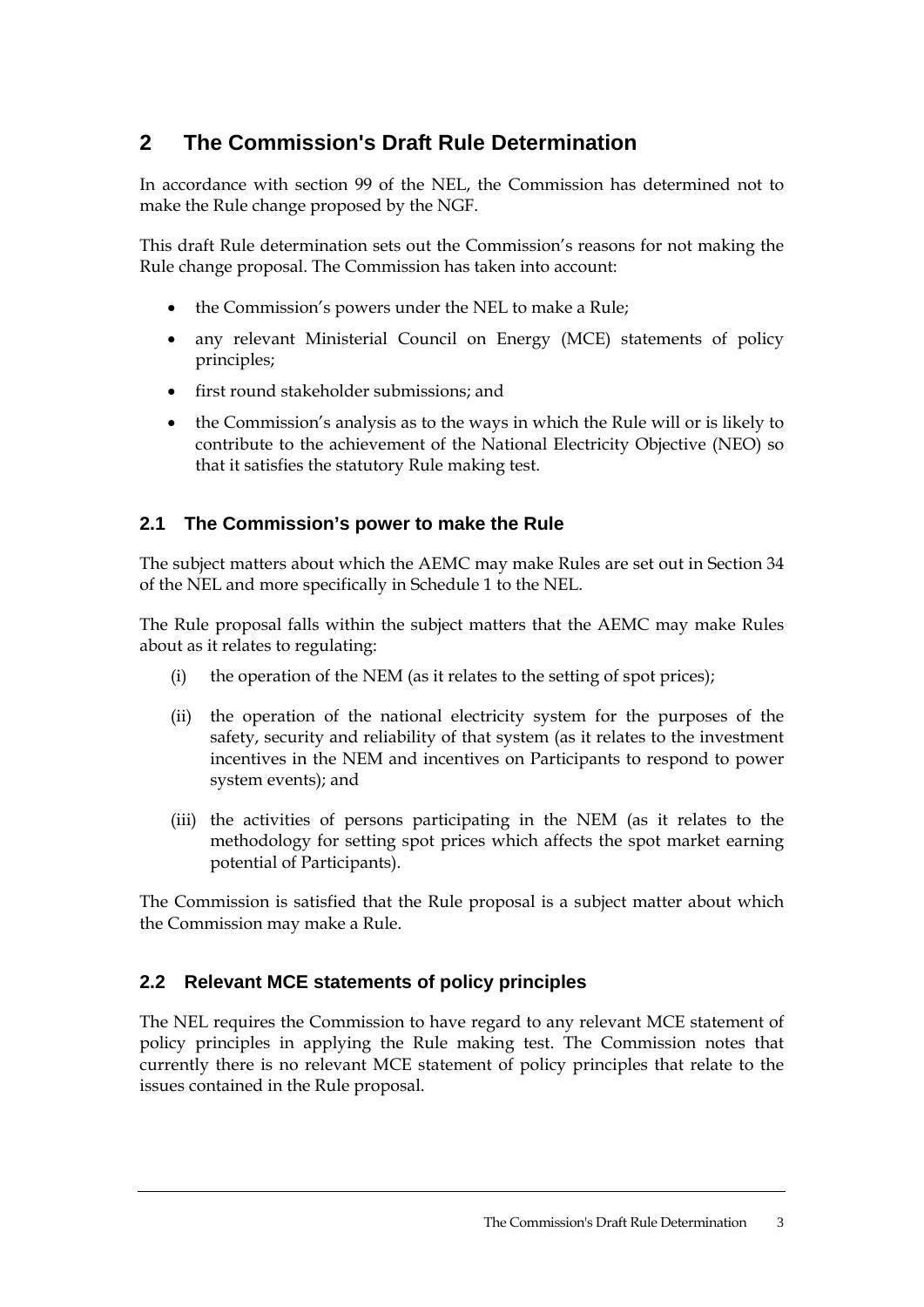## **2.3 The Rule making test**

The NEO is the basis of assessment under the Rule making test and is set out in section 7 of the NEL:

"The objective of this Law is to promote efficient investment in, and efficient operation and use of, electricity services for the long term interests of consumers of electricity with respect to:

- (a) price, quality, safety, reliability and security of supply of electricity; and
- (b) the reliability, safety and security of the national electricity system."

The Rule making test states:

"(1) The AEMC may only make a Rule if it is satisfied that the Rule will or is likely to contribute to the achievement of the national electricity objective;

 (2) For the purposes of subsection (1), the AEMC may give such weight to any aspect of the national electricity objective as it considers appropriate in all circumstances having regard to any relevant MCE statement of policy principles".3

Under section 91A of the NEL, the Commission is also able to make a "more preferable Rule", if the Commission is satisfied that, having regard to the issue or issues raised by the proposed Rule, the more preferable Rule will or is likely to better contribute to the achievement of the NEO.

## **2.4 First Round Consultation**

Six first round submissions were received from the following organisations:

- 1. Snowy Hydro
- 2. Origin Energy
- 3. Hydro Tasmania
- 4. State Electricity Commission of Victoria
- 5. NEMMCO
- 6. Energy Response

No submission supported the proposal. Following is a summary of the main reasons stakeholders considered the proposal should not be adopted:

1. Measures to manage financial risk are already available to market participants, such as force majeure (FM) provisions in forward contracts, and as such the Rule proposal is unnecessary.

 $\overline{a}$ 

<sup>3</sup> Section 88 of the NEL.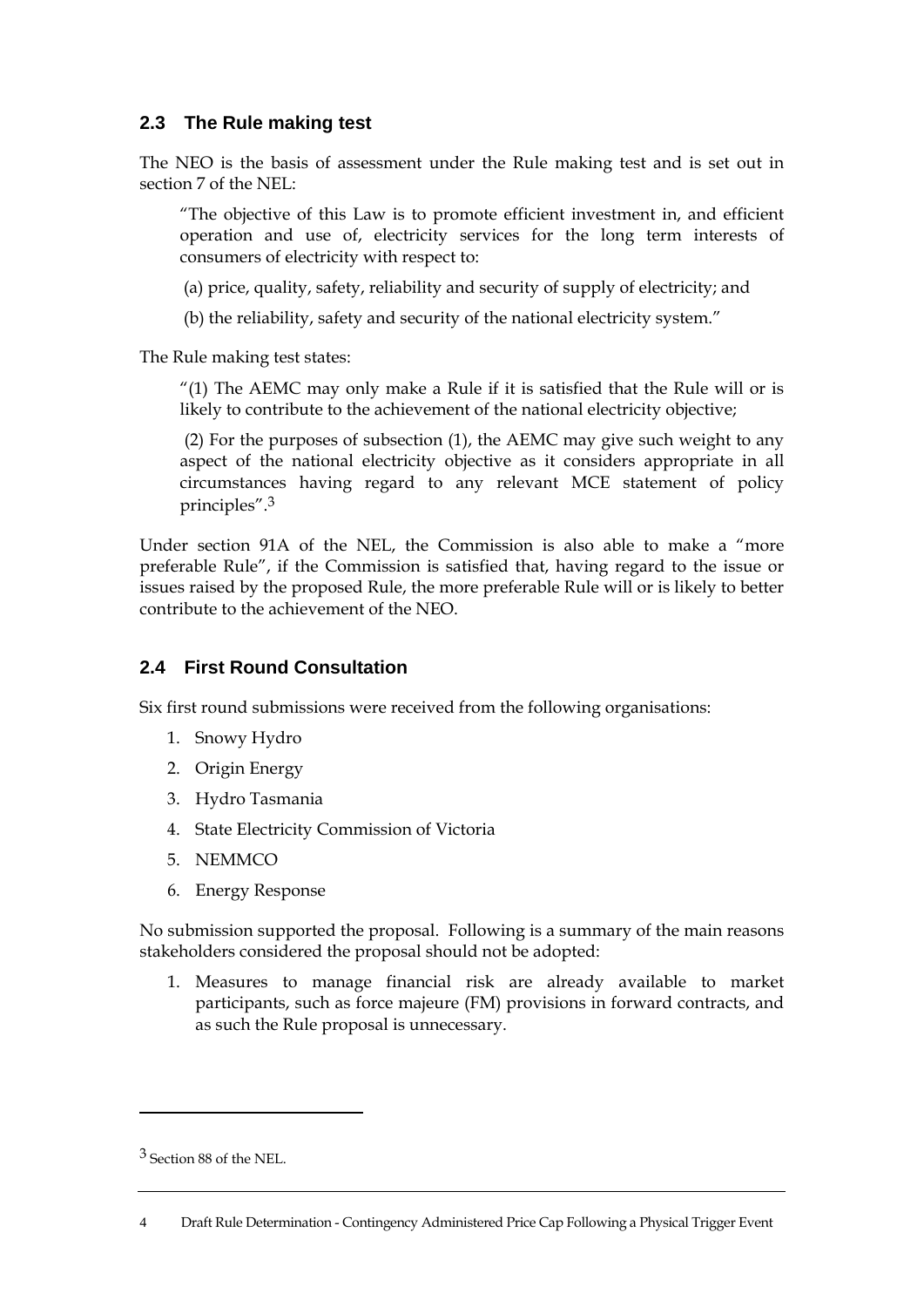- 2. The Rule proposal would reduce incentives for some peaking generators and demand side participants (DSP) to respond to a power system event because their costs could be greater than the \$300/MWh level of the spot price cap.
- 3. The Rule proposal would reduce incentives to invest in new peaking generation and DSP which typically rely on a short duration of high spot prices to be economically viable. This would distort the appropriate mix of generation plant in the long term.
- 4. The Rule proposal would place additional responsibilities on NEMMCO to make decisions at a time when NEMMCO control room staff would likely be under pressure managing power system security. This additional pressure would increase the probability of errors being made by control room staff.

Snowy Hydro proposed the establishment of a Spot Market Insurance Fund, as an alternative to the Rule proposal. Under Snowy Hydro's proposal, Market Participants would be able to voluntarily contribute to an insurance fund. When such a Participant is impacted by certain power system events, that Participant may apply for compensation from the fund. Origin Energy and NEMMCO also considered that the establishment of an insurance fund to manage the financial risk of NEM participation was preferable to the NGF proposal because it would not require market intervention.

## **2.5 The Commission's assessment of the Rule proposal against the NEO**

This section of the draft Rule determination sets out the Commission's assessment of the Rule proposal against the NEO. The impact of the Rule proposal is relevant to several aspects of the NEO, including efficient investment in the NEM, efficient operation of the NEM, price, and power system reliability and security.

For the reasons outlined below, the Commission considers that the Rule change proposal is unlikely to contribute to the achievement of the NEO, and as such does not satisfy the Rule making test under section 88 of the NEL.

Detailed analysis of the Rule proposal is contained in Appendix A.

## **2.5.1 Investment**

Peaking generators and DSP typically rely on a short duration of high spot prices to be economically viable. The Rule proposal would reduce the frequency of high priced events which would reduce the economic viability of peaking generators and DSP.

The key benefit of the Rule proposal, that is reduced forward contract volume risk, is likely to be most beneficial for baseload generators due to the nature of their operations. This would improve the economic viability of baseload generation relative to peaking generation.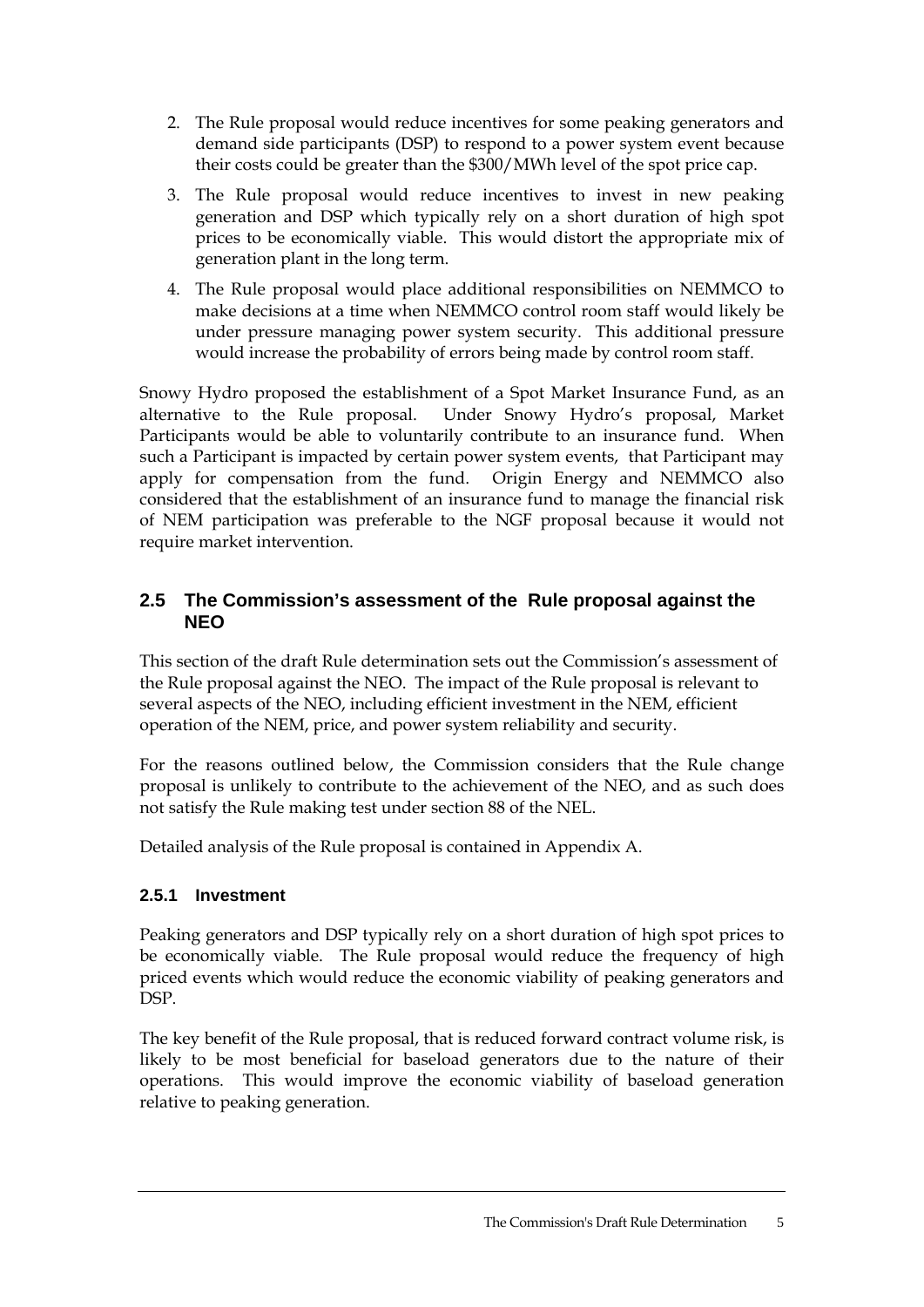Considering these two factors, the Commission believes that the Rule proposal would distort investment signals in favour of baseload generation. This would likely result in a sub-optimal generation mix in the long term.

The Commission therefore considers that overall the Rule proposal is likely to decrease investment efficiency in the NEM.

## **2.5.2 Operation**

The Rule proposal would reduce incentives on peaking generators and DSP to respond to a contingency event as the cost of operation for peaking generators (particularly non-scheduled peaking generators) and DSP can be greater than the level of the price cap. This would reduce the efficiency of dispatch as less efficient equipment may need to be dispatched or directed in place of the peaking generation and DSP.

The Rule proposal would place additional responsibilities on NEMMCO at a time when NEMMCO's control room would already be under pressure managing the contingency event. This would increase the likelihood of operational errors being made by NEMMCO's control room staff.

The Commission therefore considers that overall the Rule proposal is likely to decrease the operational efficiency in the NEM.

## **2.5.3 Prices**

Reduced forward contract volume risk would allow some generators to lower their prices. However reduced availability of peaking generators and DSP would result in a less optimal dispatch where higher cost plant may need to be dispatched. This would increase compensation payable due to the CAPP, and could also result in increased use of directions to manage power system security (directed participants are also eligible to claim compensation).

Compensation in relation to a CAPP would be recovered from market customers. It is very difficult for market customers to hedge this cost. Prudent market customers would increase the risk capital they hold to cover the increased cost of funding unpredictable compensation. This would increase the cost of a market customers operations. As such, the Rule proposal would to some extent transfer risk from generators to market customers. Where possible, market customers would pass compensation and risk capital costs to end-use customers.

The Commission considers that the above price effects are inefficient because they are due to market intervention, and not efficient market forces.

The Commission therefore considers that the Rule proposal is likely to decrease the efficiency of price setting in the NEM.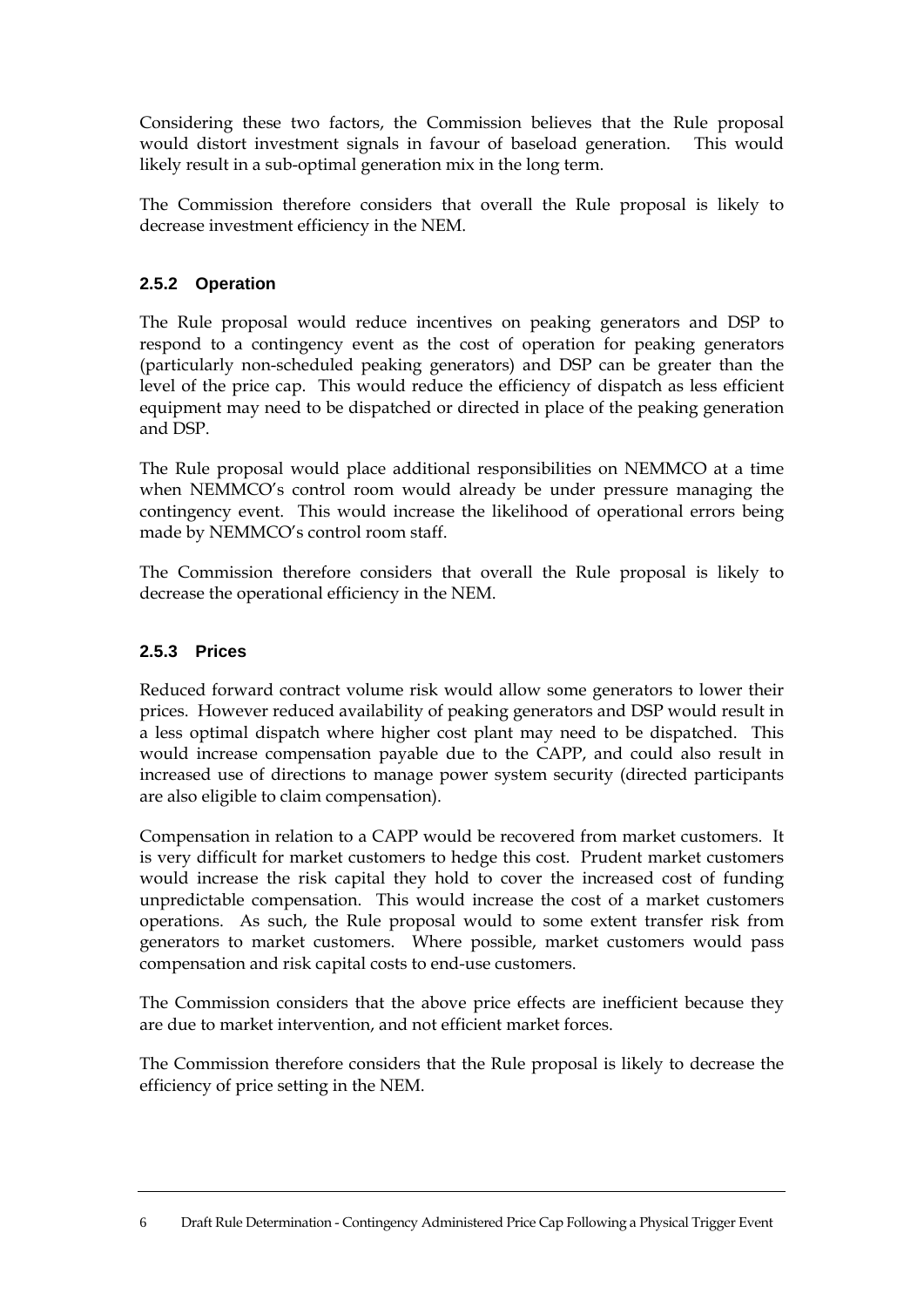## **2.5.4 Security and Reliability**

Reduced availability of peaking generators and DSP could threaten system security and reliability when a CAPP is triggered at a time of supply scarcity (including localised sub-regional supply scarcity). There could be insufficient capacity available for dispatch to satisfy demand. NEMMCO could direct those generators that have bid themselves unavailable to generate, however there are time delays with issuing and responding to directions. In addition, NEMMCO does not have the power to direct many embedded generators and DSP.

Increased responsibility for NEMMCO's control room staff following a contingency event could increase the probability of operational errors in relation to power system restoration.

The Commission therefore considers that the Rule proposal is likely to decrease the security and reliability of the NEM.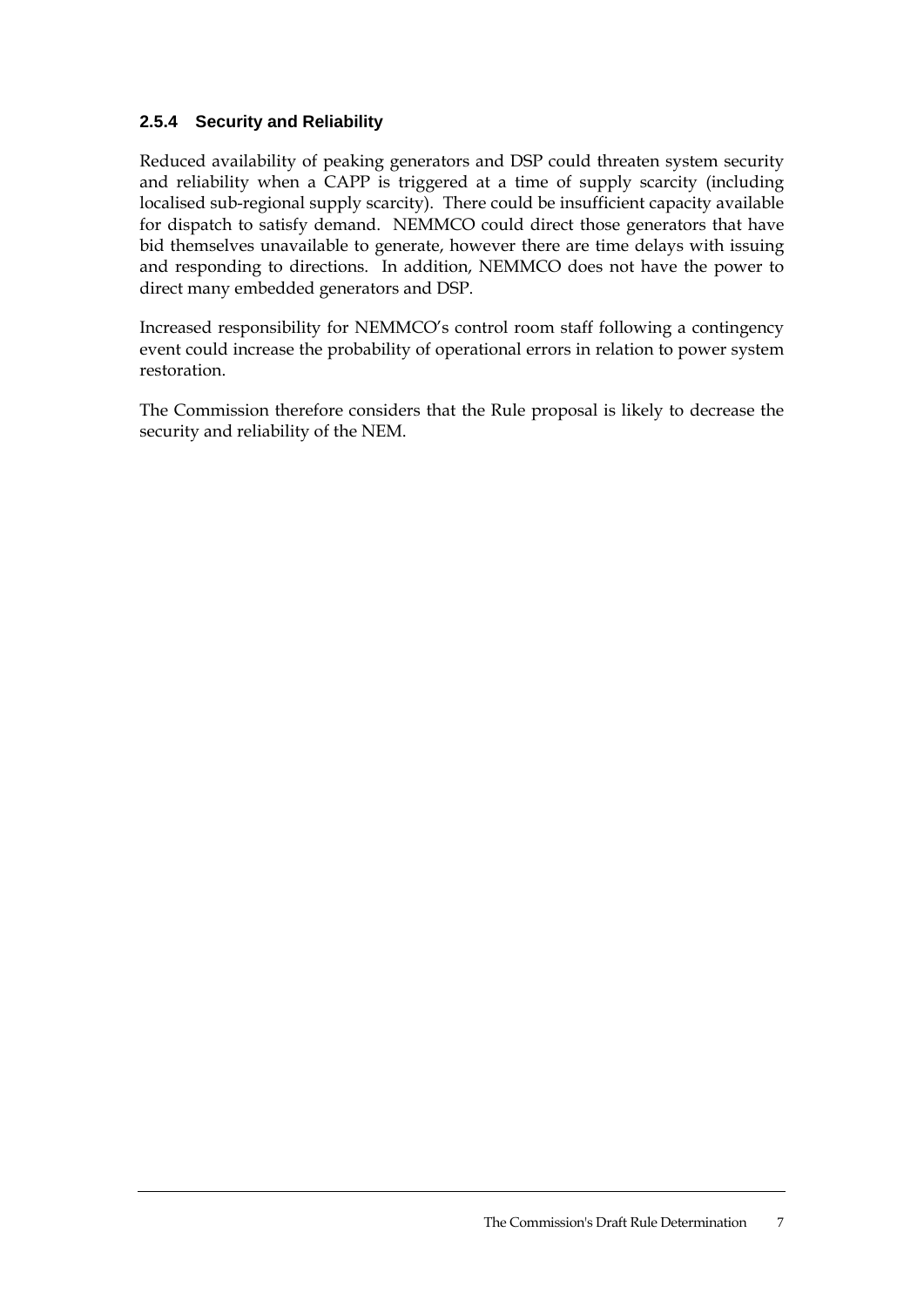This page has been intentionally left blank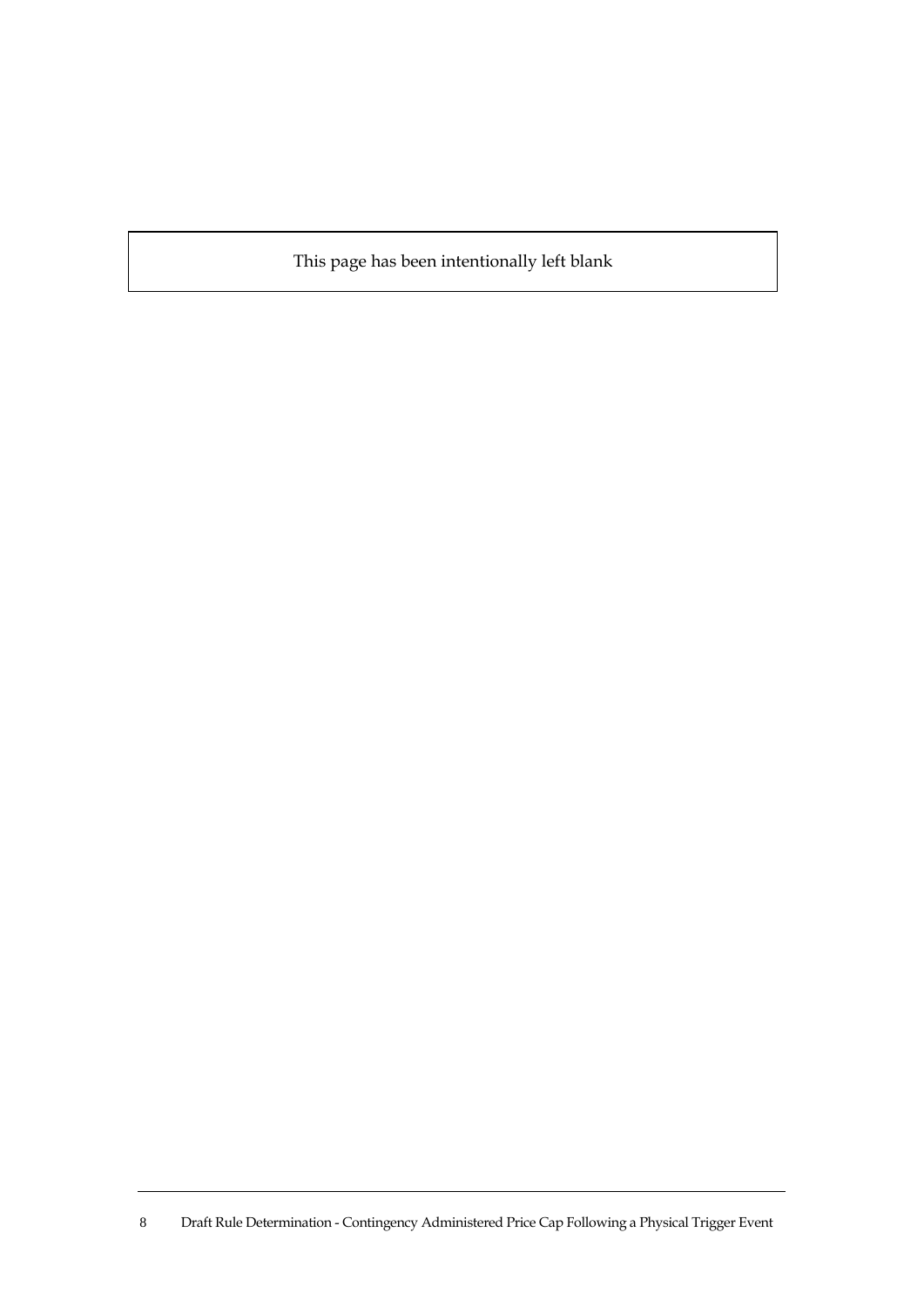# **A Analysis**

## **A.1 Need for the Rule proposal**

#### **Submissions and Rule Proposal**

The NGF outlined the financial risk faced by generators due to some non-credible contingency events where the dispatch of a generating unit is constrained to a level at which the generator can no long cover its contract position in forward markets.

The NGF contended that such risk is largely unmanageable because non-credible contingency events occur infrequently.

Snowy Hydro, SECV, and Hydro Tasmania considered that the financial risk created by non-credible contingency events can currently be managed through measures such Force Majeure (FM) provisions in contracts.

The NGF raised a number of practical concerns with the use of FM provisions to mitigate risk including:

- 1. FM provisions would just pass the risk to retailers who would have trouble passing the risk to customers;
- 2. FM events would be difficult to identify since only NEMMCO has this information in real time;
- 3. historically, it has been impossible for generators to gain market acceptance for introducing FM provisions in forward contracts; and
- 4. the trend in forward markets is towards simple "vanilla" contracts, and as such introducing new FM provisions would run counter to this trend.

In addition, Hydro Tasmania listed the following additional ways that prudent market participants, including generators, can manage risks in the market including:

- location of generation in the system;
- reliability and availability of plant;
- diversification of generation mix in the system;
- demand side management;
- contracting portfolio (composition and level);
- inter-regional settlement residues;
- weather derivatives:
- risk sharing arrangements (co-insurance); and
- Administered Price Period (APP) arrangements.

Origin Energy considered that spot price capping (market intervention) is only justifiable in the context of market failure. Origin was not convinced that the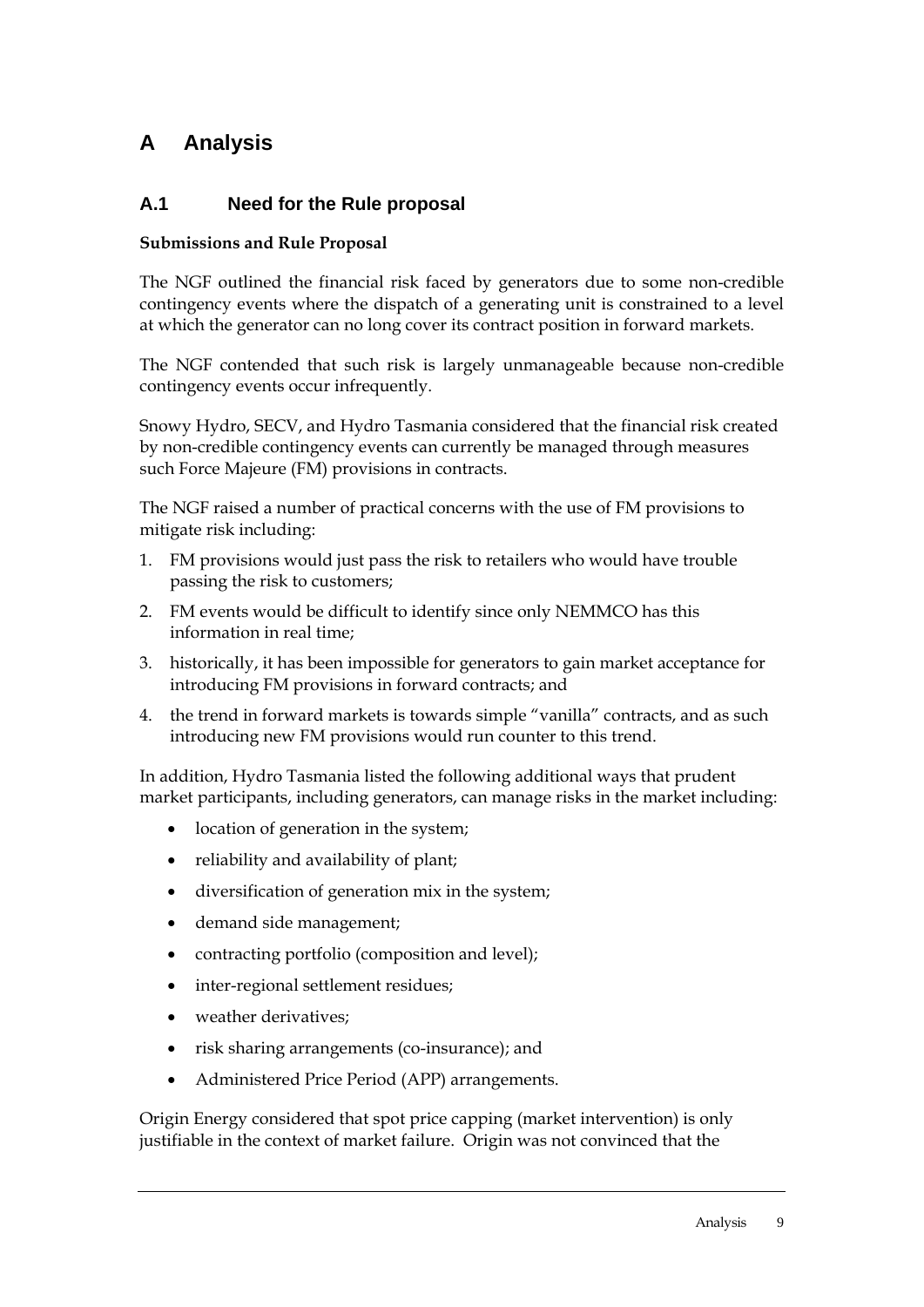occurrence of a trigger event, as defined in the NGF proposal, constituted a market failure because the market would not necessarily fail to clear under such events.

## **The Commission's Analysis**

The Commission acknowledges the financial risk created by non-credible contingency events, and understands that generators can suffer substantial financial losses when this risk is not appropriately managed.

The Commission recognises the complexity of managing financial risks created by non-credible contingency events. Non-credible contingency events are infrequent, and their nature is difficult to predict.

However the Commission does not agree with the NGF's contention that these risks are "unmanageable". As outlined by Hydro Tasmania, there are a range of possible options available for generators to manage financial risk created by non-credible contingency events. Each of these options would be available at a cost, and would offer various degrees of risk mitigation. FM provisions, for example would provide a high level of risk mitigation to generators, but as the risk is passed to the contract counter-party such provisions would likely be offered at high cost.

## **The Commission's Position**

**The Commission acknowledges that non-credible contingency events can create financial risk for generators.** 

# **A.2 Operational Incentives**

## **Submissions and Rule Proposal**

<u>.</u>

Snowy Hydro, Origin Energy, Hydro Tasmania, SECV, and NEMMCO contended that the proposed Rule would distort generator and demand side incentives to respond to a contingency event in the most efficient manner. At a capped spot price of \$300/MWh, it would not be economic for many peaking generators and DSP to operate. This could result in the need for NEMMCO to issue directions that would subsequently require compensation.

Origin Energy and Hydro Tasmania also noted that the price cap could be extended to other regions to prevent the accrual of negative inter-regional settlement residues<sup>4</sup>. This would increase the distortionary effects and could potentially lead to market suspension.

The NGF considered this concern is largely addressed by the provision of compensation to generation and DSP that is dispatched below its offer price, in the same way as it is addressed for price capping during an APP. For non-scheduled generation and load that is not eligible for compensation, the NGF contended that these parties would not be expected to respond quickly to sudden, unexpected price

<sup>4</sup> Following the same approach as for Administered Price Periods.

<sup>10</sup> Draft Rule Determination - Contingency Administered Price Cap Following a Physical Trigger Event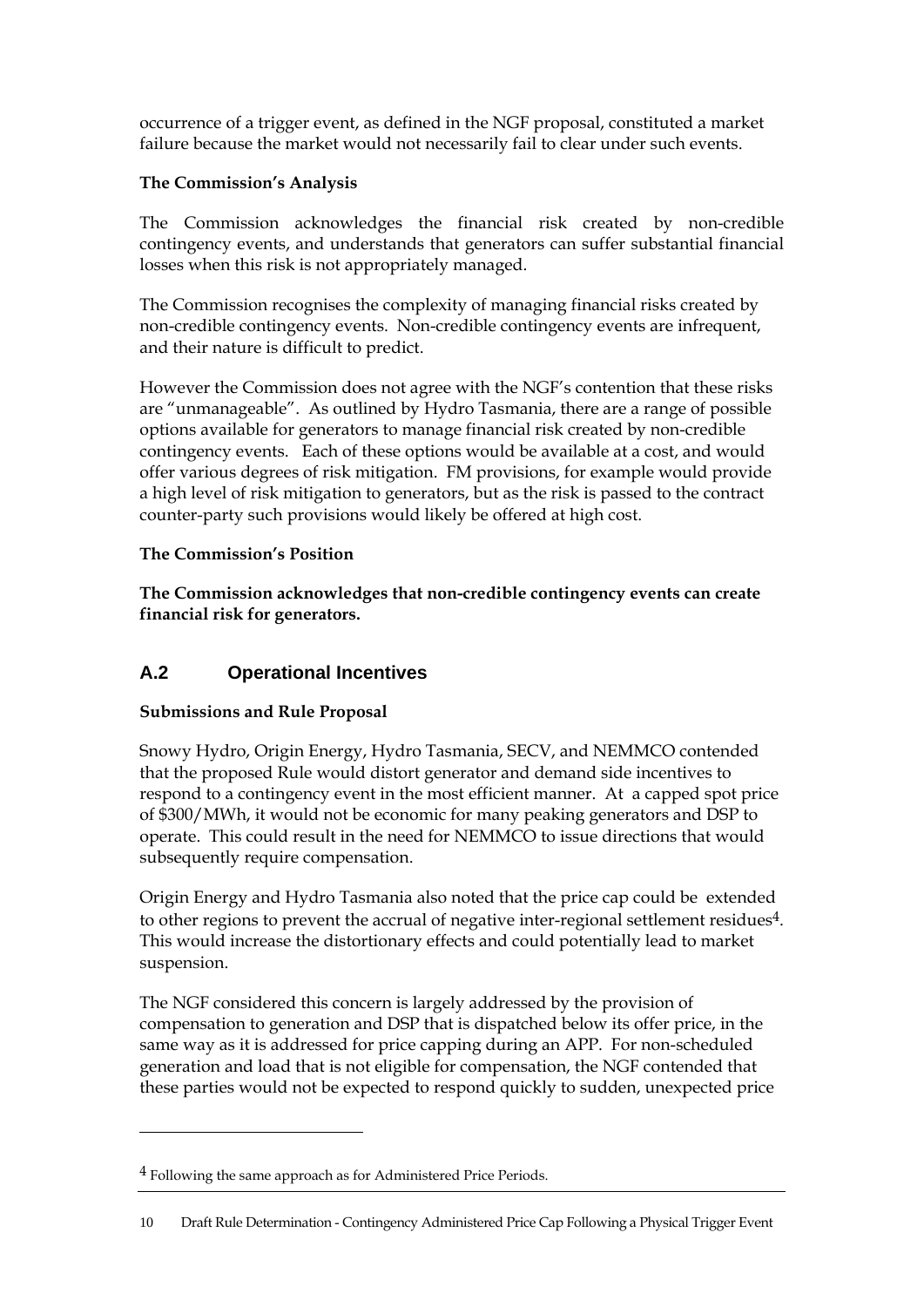changes and so the NGF considered that price capping would probably not materially affect their behaviour.

The SECV disagreed with the NGF's view on the ability for non-scheduled generation and load to respond quickly to a sudden price change. The SECV noted that there are already some large, non-scheduled loads (e.g. aluminium smelters) that have demonstrated the capability to rapidly respond to high-price triggers, and as such price-capping would materially affect their behaviour.

NEMMCO contended that the Commission should consider whether the benefits of applying a CAPP to limit generators' forward contract volume risk outweighs the benefit of allowing the interaction of supply and demand to send price signals which promote appropriate market responses during periods of supply scarcity.

## **The Commission's Analysis**

The Commission considers that for some peaking generators and DSP, it would not be economic to operate at a spot price capped at \$300/MWh. This would reduce the pool of generation and load curtailment available to NEMMCO to restore power system security following a contingency event where a CAPP is invoked. This would result in a less optimal dispatch outcome as less efficient plant may be dispatched in place of the peaking generators and DSP. It would also increase the likelihood of NEMMCO needing to issue directions potentially leading to costly compensation claims.

The Commission considers that some participants would be eligible to make compensation claims<sup>5</sup> to recover some of the spot market revenue lost due to the CAPP. However compensation payments would only cover a participant for direct costs and opportunity costs, and as such would not provide the same degree of incentive as a high spot price. In addition, generators and load that are nonscheduled (including almost all DSP and many peaking generators) are not eligible to apply for compensation. Those parties that are not eligible for compensation and whose short run marginal costs are greater than \$300/MWh could potentially loss money by operating during a CAPP.

The Commission does not agree with the NGF's statement that non-scheduled generators and loads would not be expected to respond quickly to sudden and unexpected price changes. The Commission considers that customers, in particular, have the ability to curtail load quite rapidly. As the NEM evolves, the Commission considers that rapid load curtailment will play an increasingly important role in efficiently balancing supply and demand.

## **The Commission's Position**

<u>.</u>

**The Commission considers that the Rule proposal would distort price signals reducing the incentive for peaking generators and DSP to efficiently respond to a power system event.** 

<sup>5</sup> Following the same approach as for Administered Price Periods.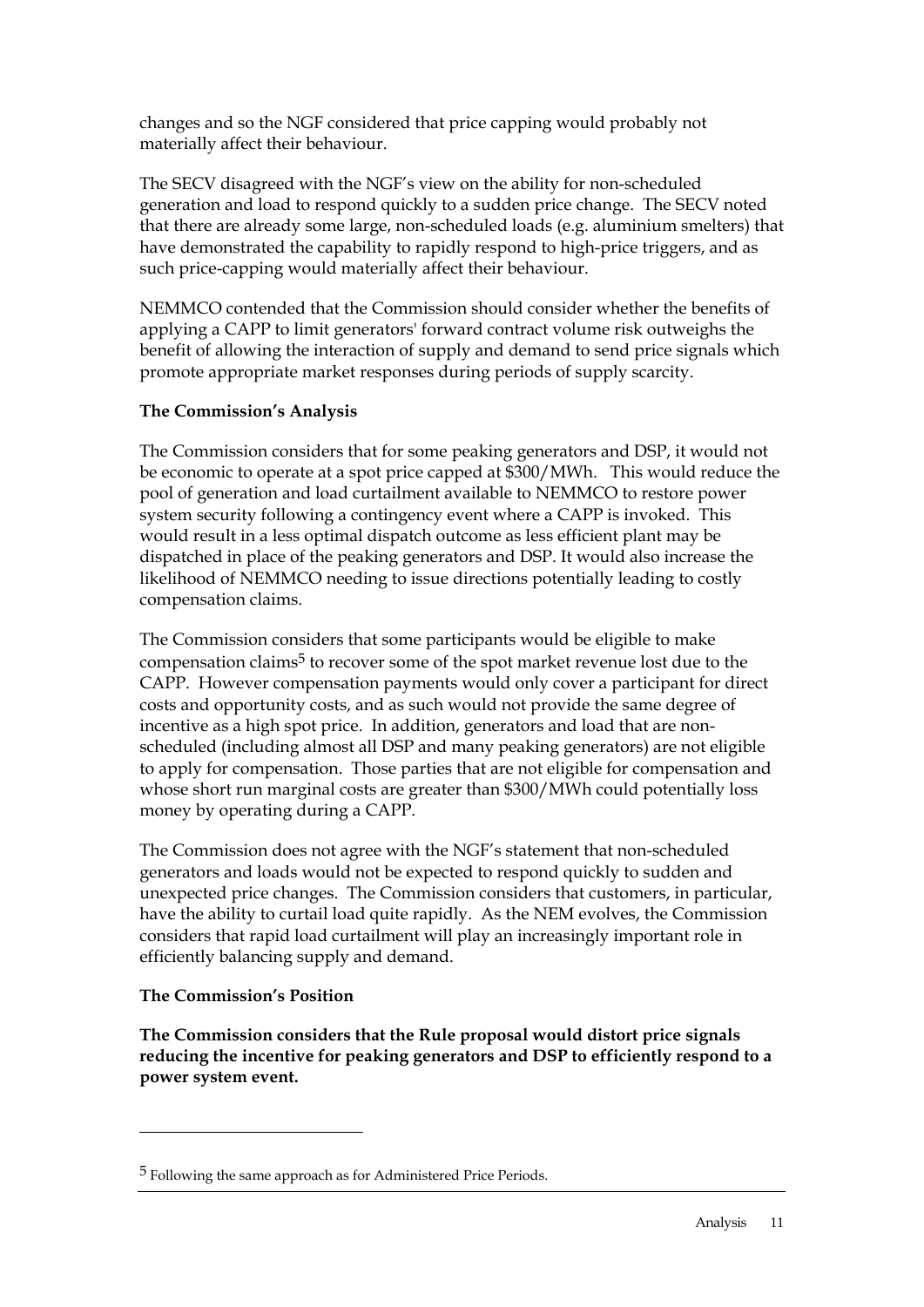# **A.3 Investment Signals**

#### **Submissions and Rule Proposal**

Snowy Hydro, Origin Energy, and Hydro Tasmania contended that blunting the spot price would significantly reduce incentives on peak plant entry and DSP which typically rely on a short duration of high spot prices to be economically viable. This would distort the appropriate mix of generation plant in the long term. For new generation investment and DSP, what matters is the price irrespective of whether it was brought about from a non-credible contingency event or as a result of supply scarcity.

The NGF noted that potential investors in generating capacity consider the risks of participating in the NEM when assessing the economic viability of a new project. The NGF contended that its proposed Rule, by reducing the risks that generators are exposed to, would improve investment efficiency, increase the level of investment, and therefore lead to lower wholesale and retail prices.

The NGF contended that the impact of the proposed Rule on the decisions of investors in new generation and DSP is unlikely to be material because the CAPP would be rarely triggered.

#### **The Commission's Analysis**

<u>.</u>

The Commission considers that the proposed Rule would impact investment in two ways.

1. Capping the spot price would reduce the economic viability of investment in peaking generation and DSP.

Peaking generators and DSP generally have low upfront investment costs, but high operating costs. For the majority of dispatch intervals in a year it is uneconomic for them to operate, and they therefore rely on just a few high priced events a year to recover their investment cost. Reducing the number of high priced events by even just a small amount could have a significant impact on the ability for a peaking generator or DSP to recover its investment cost, and would hence impact the economic viability of such an investment. As compensation that is available during a CAPP does not specifically allow for the recovery of investment costs<sup>6</sup>, even those peaking generators eligible for compensation would be impacted by the Rule proposal.

2. Reducing the risk of participating in the NEM would increase the economic viability of some projects.

Investors take the risk of NEM participation into account when considering the economic viability of a project. The Rule proposal, by reducing the risk of NEM participation, would increase the viability of some projects. The significance of this benefit would depend on the capability of the investor (potentially already a NEM participant) to manage NEM participation risk without the Rule proposal.

<sup>6</sup> Note that the Commission is currently developing guidelines for determining compensation payments. A draft of the guidelines for consultation will be available on the AEMC website shortly.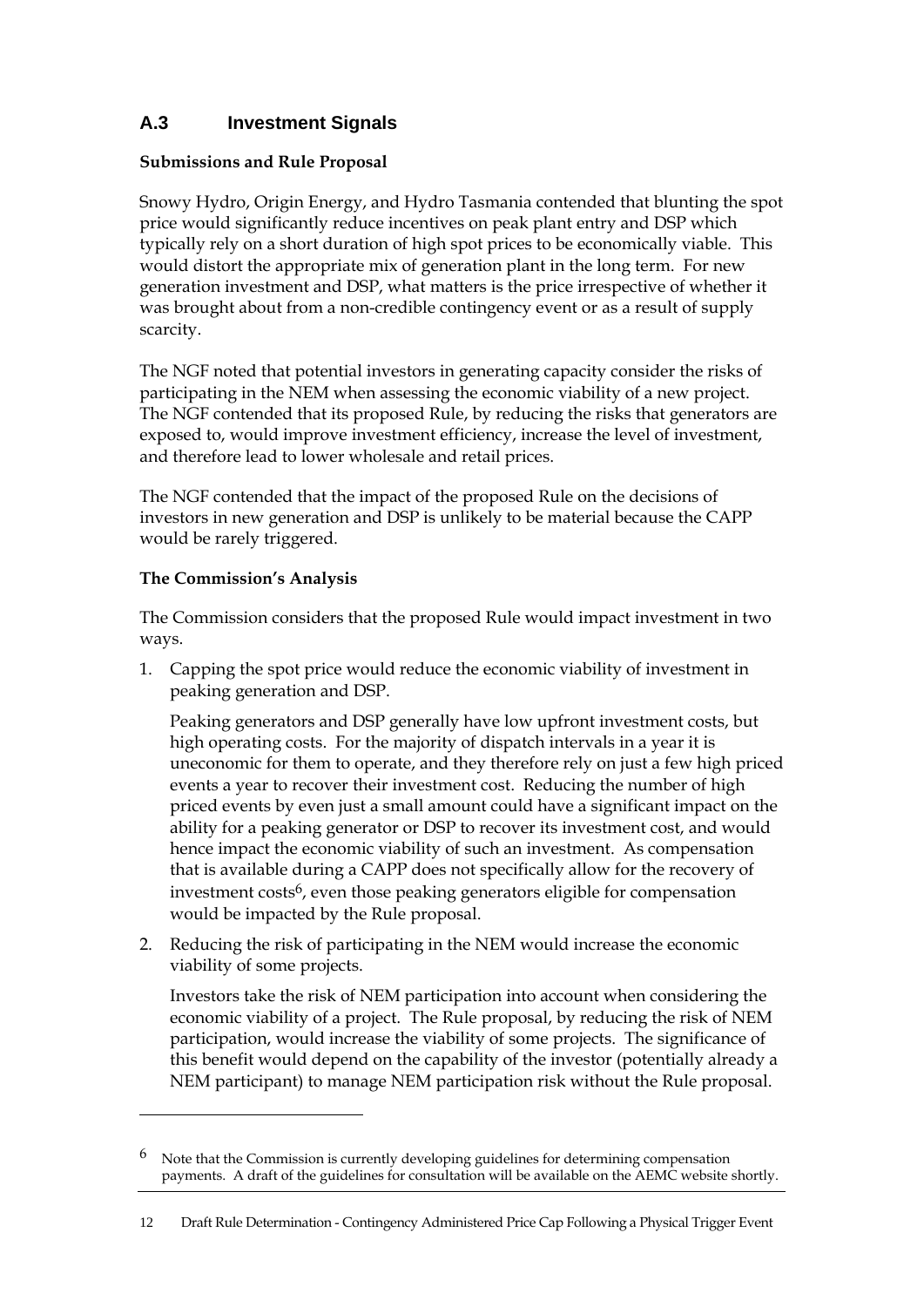The Rule proposal has the potential to reduce forward contract volume risk for many generators, however this would depend on each generator's forward contracting strategies. The Commission considers the generators with the potential to benefit most would be large baseload generators. Baseload generators are likely to have several units located at the one location, and would be more likely to be located in a less heavily meshed location on the national grid (compared to peaking generators which can be embedded within distribution networks). This makes them more susceptible to being materially impacted by dispatch constraints caused by noncredible contingency constraints.

Considering the two factors influencing investment as outlined above, the Commission considers that it is likely that the proposed Rule would result in more favourable investment conditions for baseload generators, and less favourable investment conditions for peaking generators and DSP. This would likely result in baseload generation making up a greater proportion of the generation mix in the future.

The Commission considers that peaking generation and DSP play an important role in efficiently satisfying NEM demand. Some peaking generation or DSP may only be required for small number of dispatch intervals a year. As the capital cost of peaking generation or DSP is low compared to baseload generation, it is most efficient for peaking generation or DSP to meet annual demand peaks. The need for peaking generation is efficiently signalled through high spot prices thus allowing capital costs to be recovered from a short duration of operating hours.

The Commission considers that increased investment in baseload generation, in place of peaking generation, would result in equipment with high capital costs operating for only short durations to meet demand peaks. This is not efficient for the plant, as baseload generation generally operates most efficiently at a relatively stable loading, and it is also not efficient from a pricing perspective as these generators would need to offer their capacity at a higher price to recover investment cost over fewer operating hours.

The NGF argued that high prices due to non-credible contingency events are inefficient because they do not signal regional supply scarcity. The Commission considers that high prices due to non-credible contingency events can be important as they signal local supply scarcity, and incentivise those generators that can respond to address an event to generate.

## **The Commission's Position**

**The Commission considers that efficient investment signals would be distorted by the Rule resulting in increased investment in baseload generation relative to peaking generation and DSP.** 

## **A.4 Power System Security and Reliability**

#### **Submissions and Rule Proposal**

The NGF contended that following a major power system event, the resulting instability may create a disorderly market where rebidding cannot respond quickly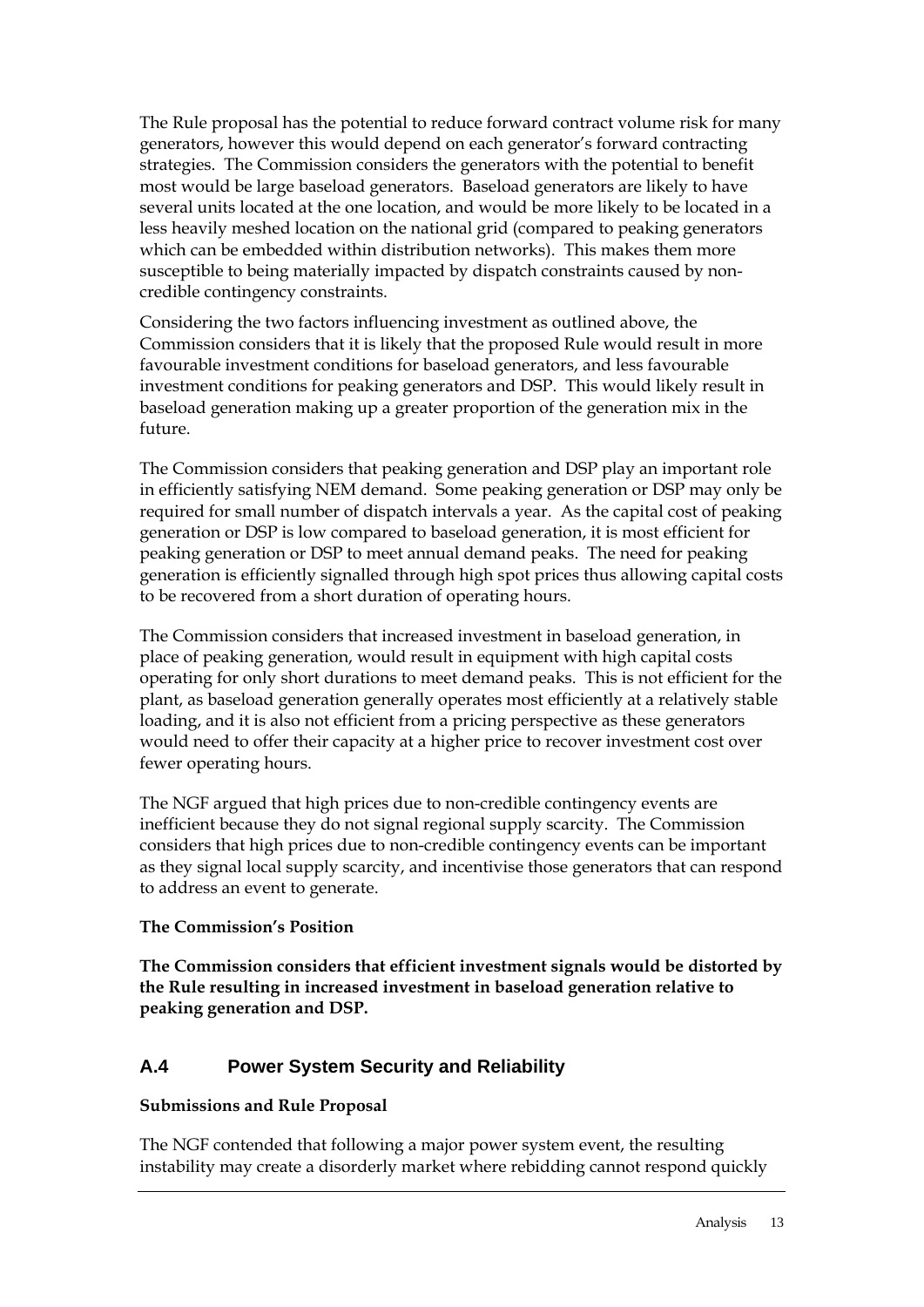enough to changing conditions. The NGF contended that the proposed Rule would moderate this disorder, and as a result hasten power system restoration and improve the reliability and efficiency of electricity supply.

## **The Commission's Analysis**

-

The Commission does not agree with the NGF's argument that the proposed Rule would mitigate disorderly market conditions following a power system event. During the period between when a non-credible contingency event occurs and when NEMMCO invokes (or does not invoke) a CAPP, market participants would be uncertain as to whether criteria for a CAPP have been met. As such, rebidding in response to the changing conditions is likely to continue on the basis that the spot price is not capped. Then if a CAPP is invoked, more rebidding is likely to take place in response to yet another set of market conditions. The Commission therefore considers that the Rule proposal has the potential to create more market disorder, and thus further complicate power system restoration.

The Commission considers that reduced incentives for peaking generation and DSP to respond to a contingency event would reduce the pool of generation and DSP available to respond to that event. This would increase the probability that insufficient capacity or ramping capability is available to maintain power system security following a contingency event. Even if a CAPP is not invoked, some generators and DSP may not respond because they incorrectly believe that a CAPP will be invoked.

The Commission considers that the proposed Rule would place additional responsibilities on NEMMCO's control room staff for the period following a contingency event. In its submission, NEMMCO stated that:

 "NEMMCO's experience is that control room staff are fully occupied during the first 30 minutes following a major system event. Given this, NEMMCO's main concern is that the proposed Rule would require system operators to make a number of determinations regarding the setting of a CAPP following a trigger event when their attention should be focussed on maintaining the security of the power system. "

Whilst the Commission understands that the primary focus of the control room following a contingency event would be on restoring power system security, the additional distraction of managing a CAPP would increase the probability of errors being made by control room staff. Such errors could be in relation to power system security (in addition to application of the CAPP).

The Commission has made a number of recent Rules<sup>7</sup> aimed at simplifying the decision making requirements on NEMMCO's control room at times when the control room is under pressure managing power system security. This Rule proposal would work against these efforts to improve decision making by NEMMCO's control room.

<sup>7</sup> In particular, National Electricity Amendment (Reclassification of Contingency Events) Rule 2008 No.8 and National Electricity Amendment (Setting VoLL Following the Shedding of Interruptible Load) Rule 2008 No. 12.

<sup>14</sup> Draft Rule Determination - Contingency Administered Price Cap Following a Physical Trigger Event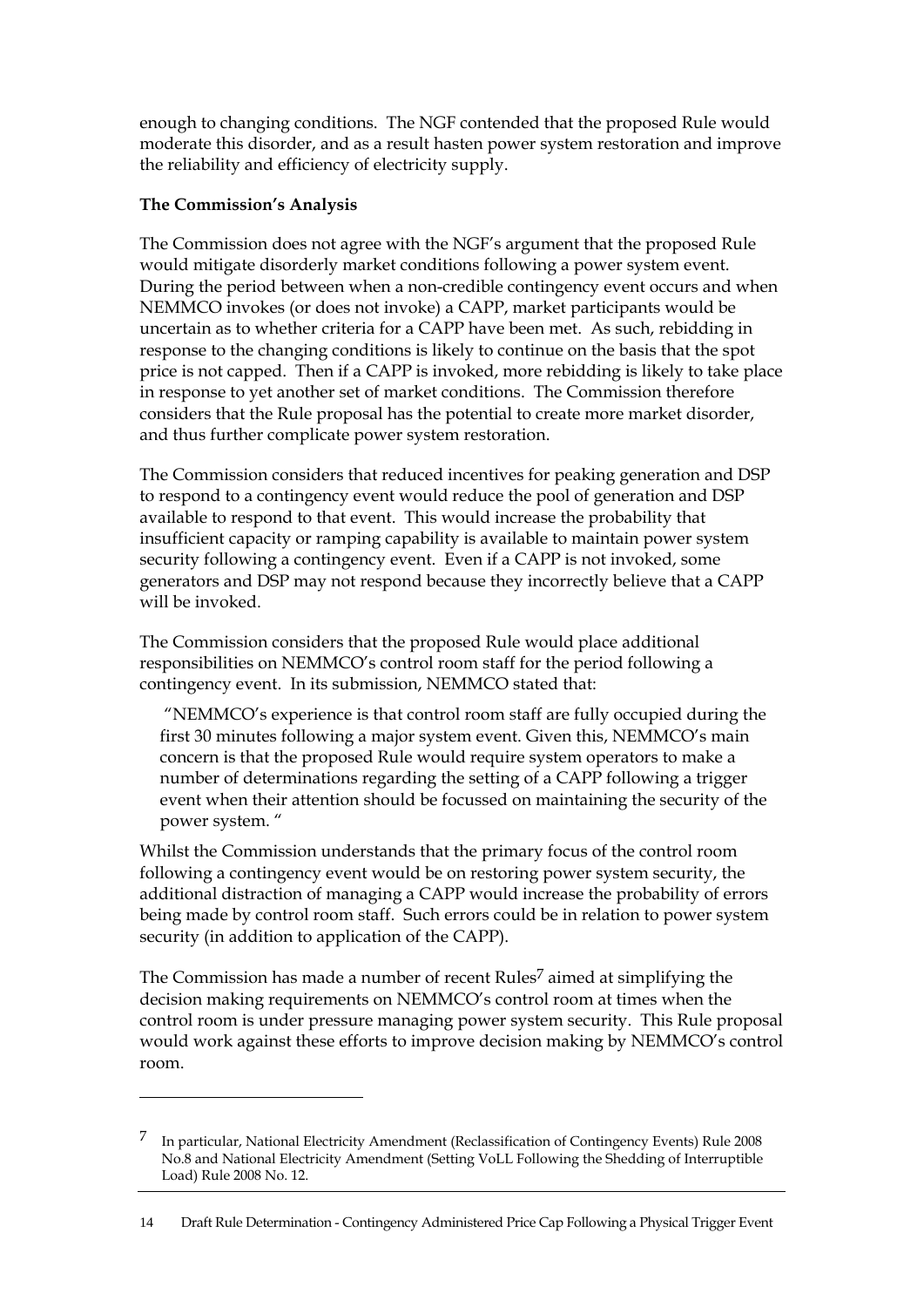## **The Commission's Position**

#### **The Commission considers that the proposed Rule could have a detrimental effect on power system security and reliability.**

## **A.5 Impact on Prices**

#### **Submissions and Rule Proposal**

The NGF contended that due to the unmanageable financial risk caused by some power system disruptions, generators are required to hold higher levels of "risk capital" (that is, capital that can be liquidated at short notice to ensure it continues solvency following such incidents). The NGF contended that its proposed Rule would allow them to reduce the level of risk capital held, thus materially reducing generation costs, wholesale prices and retail prices.

#### **The Commission's Analysis**

The Commission considers that the proposed Rule would reduce the forward contract volume risk faced by some generators. This could enable them to offer a greater volume of their capacity for sale in forward contract markets at potentially lower prices. A reduced requirement for holding risk capital may also allow these generators to offer capacity into the spot market at a lower price. As discussed in Section A. 3, the Commission considers that the generators most likely to benefit would be baseload generators.

Offsetting this, the Commission considers that non-scheduled peaking generators and DSP (i.e. those not eligible for compensation) would be available less during a CAPP. To satisfy demand during a CAPP, scheduled generators from higher up the bid stack would be further dispatched, resulting in higher compensation payments. There could also be an increased use of directions by NEMMCO, which again would result in increased compensation payments.

Under clause 3.15.10 of the Rules, compensation paid to generators under clause 3.14.6 is recovered from market customers. The Commission understands that it is difficult for market customers to hedge such payments, and as such prudent market customer would hold risk capital to cover this exposure. The proposed Rule would increase the requirement on market customers to fund compensation payments to generators, and would therefore likely increase the level of risk capital that market customers hold. This would place upward pressure on retail electricity prices.

The Commission considers that the proposed Rule would to an extent pass a difficult to hedge risk faced by generators, to market customers who would then have similar (if not greater) difficulties hedging that risk.

Considering these opposing price pressures, the Commission does not agree with the NGF position that the proposed Rule would reduce wholesale and retail prices.

In considering the Rule proposal against the NEO, the Commission does not consider the impact of the proposal on price levels, but the impact of the proposal on the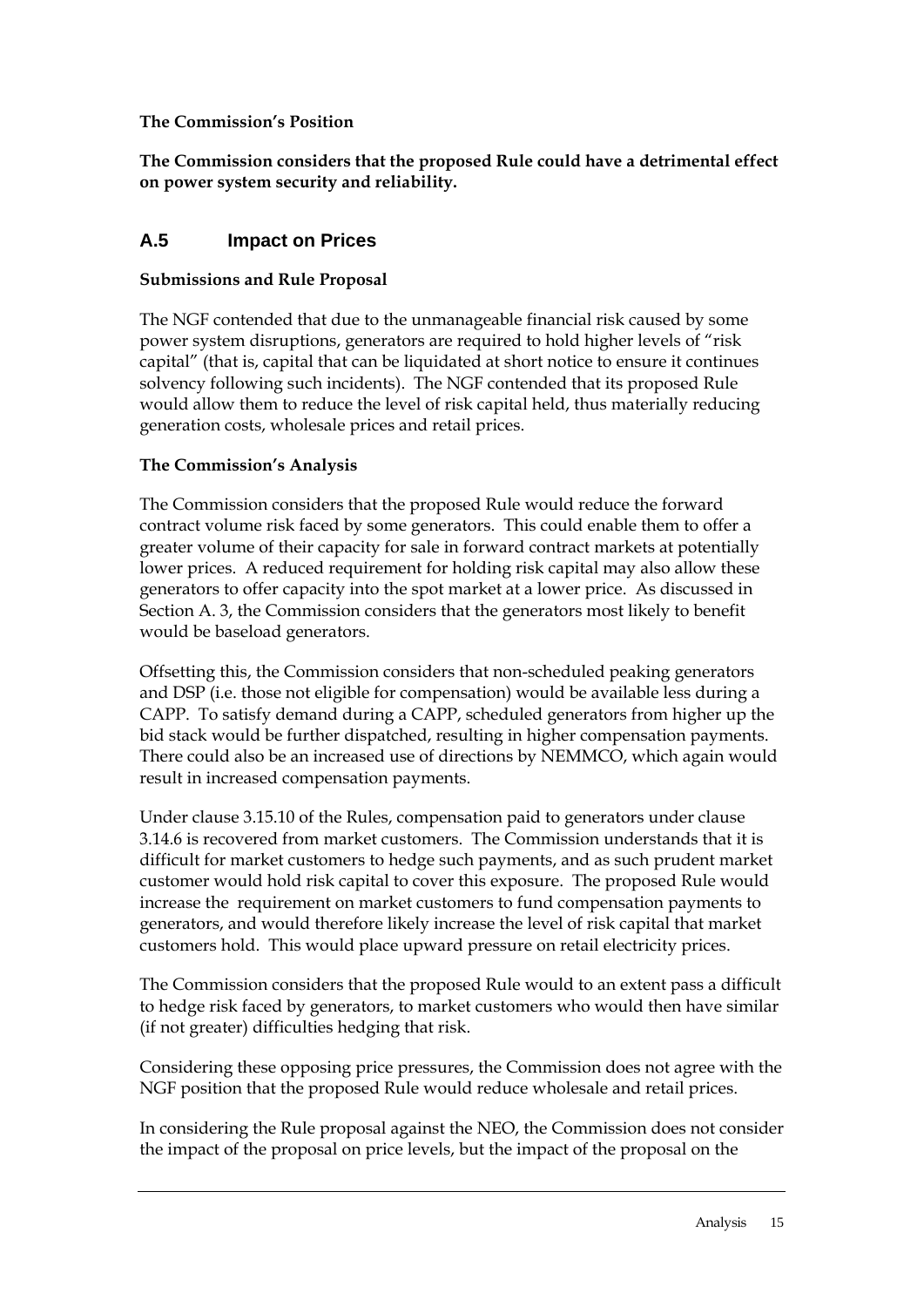efficiency of price. The Commission considers that intervention and compensation detrimentally affect the efficiency of electricity prices.

## **The Commission's Position**

**The Commission considers that the proposed Rule would have a detrimental impact on the efficiency of both wholesale and retail electricity prices.** 

## **A.6 Wealth Transfers**

## **Submissions and Rule Proposal**

Origin Energy contended that excessive intervention in normal price setting would lead to wealth transfers between generators rather than net public benefits.

## **The Commission's Analysis**

The Commission considers that baseload generators located at a point on the grid that is susceptible to constraints following power system events are likely to benefit from the proposed Rule through reduced risk management costs and reduced financial losses from financial contract positions that are unable to be covered. The Commission considers that participants that rely on high price events to be economically viable, such as peaking generators and DSP, are likely to be disadvantaged by the proposed Rule due to reduced pool earnings. Finally, the Commission considers that market customers are likely to be disadvantaged by the Rule change due to increased payments to fund compensation for generators.

## **The Commission's Position**

**The Commission considers that the Rule proposal would result in a wealth transfer from market customers, DSP, peaking generators, and other generators that currently manage financial risks associated with non-credible contingency events, to baseload generators that currently do not manage financial risks associated with non-credible contingency events.** 

# **A.7 Implementation**

## **Submissions and Rule Proposal**

Origin Energy, Snowy Hydro and Hydro Tasmania contended that because NEMMCO would have to make decisions in relation to the CAPP at a time when they are likely to already be under pressure, then this could result in the improper implementation of a CAPP.

NEMMCO stated that the Rule proposal could not be fully automated, and would thus be manually intensive to implement and would require NEMMCO discretion in making decisions which would be open to dispute. NEMMCO stated that in the event of a major system event, the additional network constraints required to manage the power system may take up to 30 minutes after the event to invoke, particularly if new constraints must be developed for the trigger event. Hence, from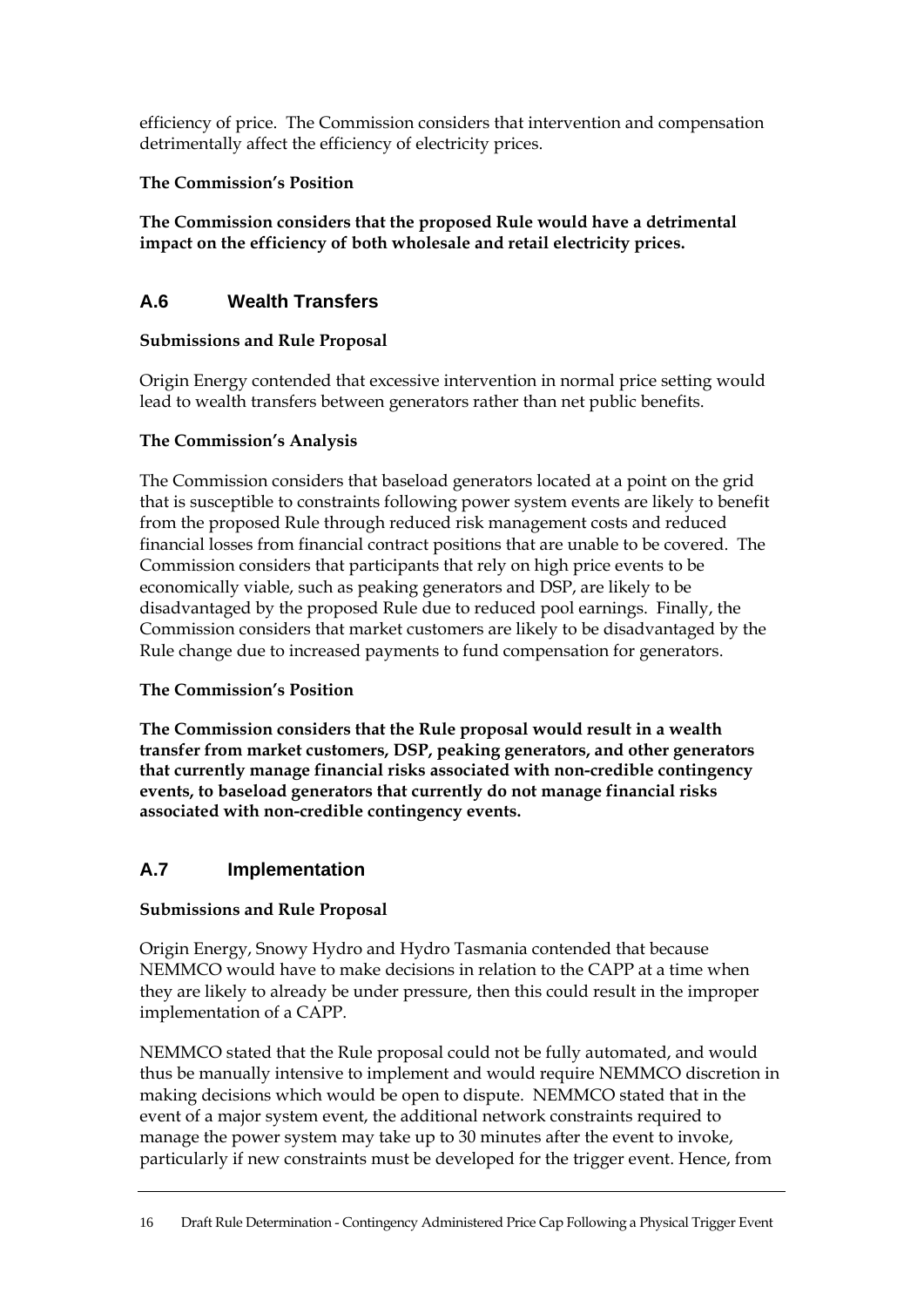a practical view and taking into consideration the likely pressures on control room operators, NEMMCO considers that it would be impractical to implement a CAPP in real time.

The NGF acknowledged that additional resource costs would be imposed on NEMMCO to implement the proposed Rule, at a time when NEMMCO staff would already be busy managing the power system. However, the NGF believed that the proposed Rule had been drafted to give NEMMCO flexibility to design an effective and practical procedure for determining whether and when to commence and end a CAPP. The NGF expected that this would allow some aspects of the Rule proposal to be automated, which should reduce post-incident operating costs.

## **The Commission's Analysis**

The Commission understands that NEMMCO is unable to efficiently automate the process of determining a CAPP. The Rule proposal would therefore impose further requirements on NEMMCO's control room at a time when NEMMCO would be busy managing the power system. The Commission considers that this would place control room staff under greater pressure, which would increase the probability of control room errors.

The Commission considers that such errors could be open to dispute and compensation claims, thus further distorting the efficiency of pricing in the NEM.

The Commission has recently made two Rule changes to reduce real time decision making by NEMMCO's control room at times when system operators must be focused on restoring and/or managing power system security. In particular, National Electricity Amendment (Reclassification of Contingency Events) Rule 2008 No.8 and National Electricity Amendment (Setting VoLL Following the Shedding of Interruptible Load) Rule 2008 No. 12. The Rule proposal would work against the recent efforts to improve decision making by NEMMCO's control room.

## **The Commission's Position**

**The Commission considers that the proposed Rule, by imposing further requirements on NEMMCO's control room at times when control room staff would already be fully occupied, would increase the probability of errors being made by control room staff.** 

# **A.8 "Moral Hazard"**

## **Submissions and Rule Proposal**

Snowy Hydro contended that by smearing NEM financial exposure to all market participants, the Rule proposal in effect socialises the risk management cost of participation in the NEM. As a result this may reduce the incentive to address the root cause of the problem which triggered the CAPP in the first instance since the pain is not incurred by one or a group of participants. This creates moral hazard whereby generators rely on the market to provide "free" insurance instead of ensuring their risks are managed prudently. Similarly, any future incentive to appropriately assess location within the network may be lost with the advent of the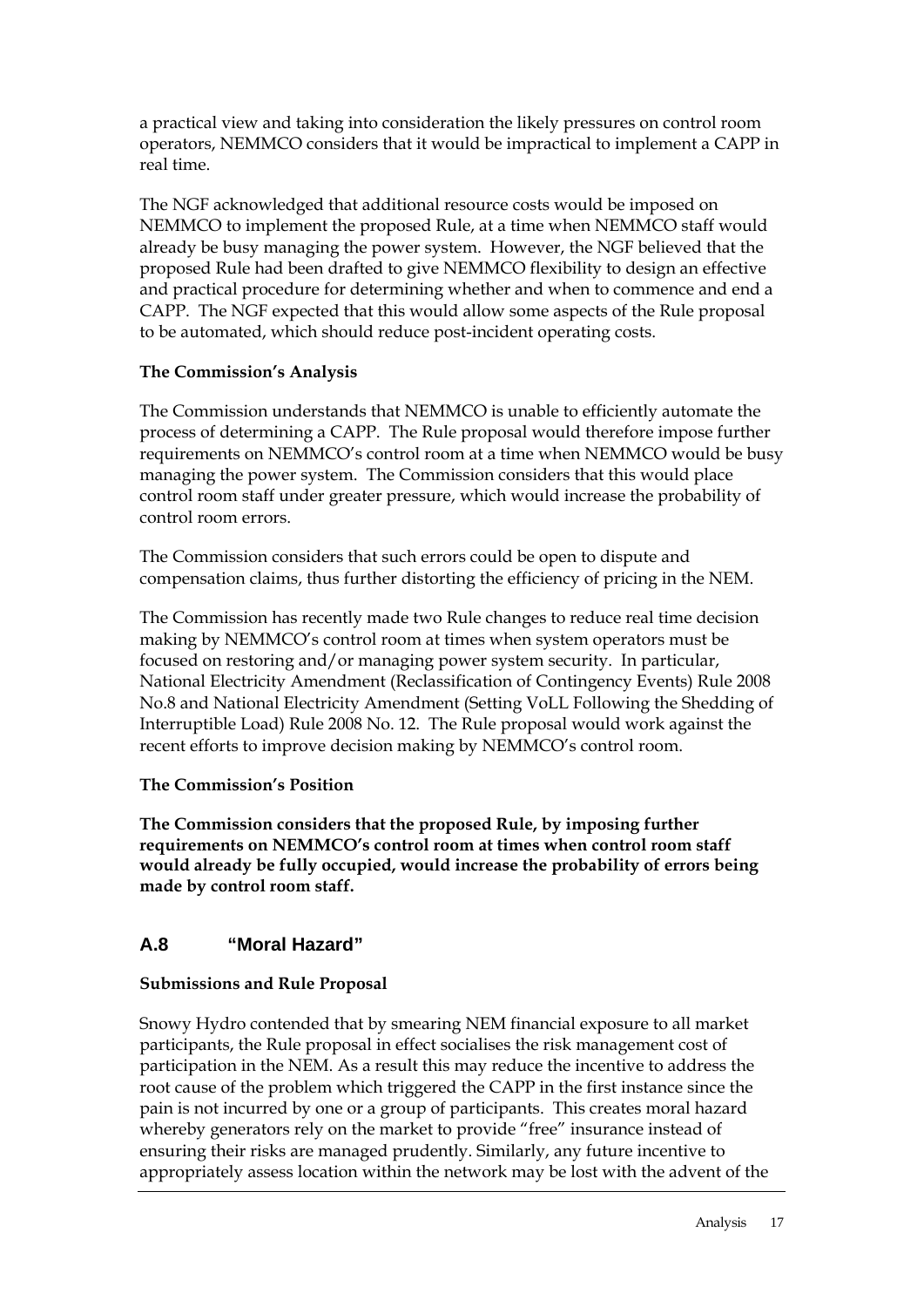Rule proposal. A participant would discount locating in an area where there may be a higher risk of being impacted by a non-credible contingency event.

The NGF considered that several factors would limit the extent of moral hazard including:

- 1. power system incidents are often caused by network failures, and as TNSPs do not face market consequences they are unaffected by this Rule proposal;
- 2. generators must comply with technical standards set out in the Rules;
- 3. generators are incentivised to avoid damage to their equipment;
- 4. many power system incidents are not foreseeable and so no precautionary action could have been taken; and
- 5. the proposed Rule prevents a CAPP being triggered where the causer of an incident is the only party affected.

#### **The Commission's Analysis**

The Commission considers the proposed Rule would to some extent create "moral hazard" by smearing the cost of risk mitigation for a small group of participants across the NEM. This would reduce the incentive for that group of participants to make their own arrangements to manage risk. The Commission agrees with Snowy Hydro that by masking the symptoms, the Rule proposal may reduce the incentive to address the root cause of the problem which triggered the CAPP.

The Commission considers the issue of moral hazard to be minor. The Rule proposal only reduces the financial risks of dispatch constraints, and hence generators would still have to consider such risks in their business decisions.

#### **The Commission's Position**

**The Commission considers that the proposed Rule would create "moral hazard" to a small extent.** 

## **A.9 Secondary Markets**

#### **Submissions and Rule Proposal**

Snowy Hydro contended that the proposed Rule would adversely impact the secondary market and its regular participants such as brokers and financial intermediaries. The proposed Rule would decrease price volatility in the market and hence impact hedge contract markets. It could be reasoned that a decrease in volatility would have an adverse impact on liquidity. This class of participant relies on market volatility and their services are tied to managing the risk of market volatility and providing liquidity.

The NGF contended that its proposed Rule would promote inter-regional trading by reducing the associated risks. Inter-regional trading risk (caused by price separation between regions) can currently be managed using Inter-Regional Settlement Residue (IRSR) units. But IRSR units are a non-firm hedging instrument, and can be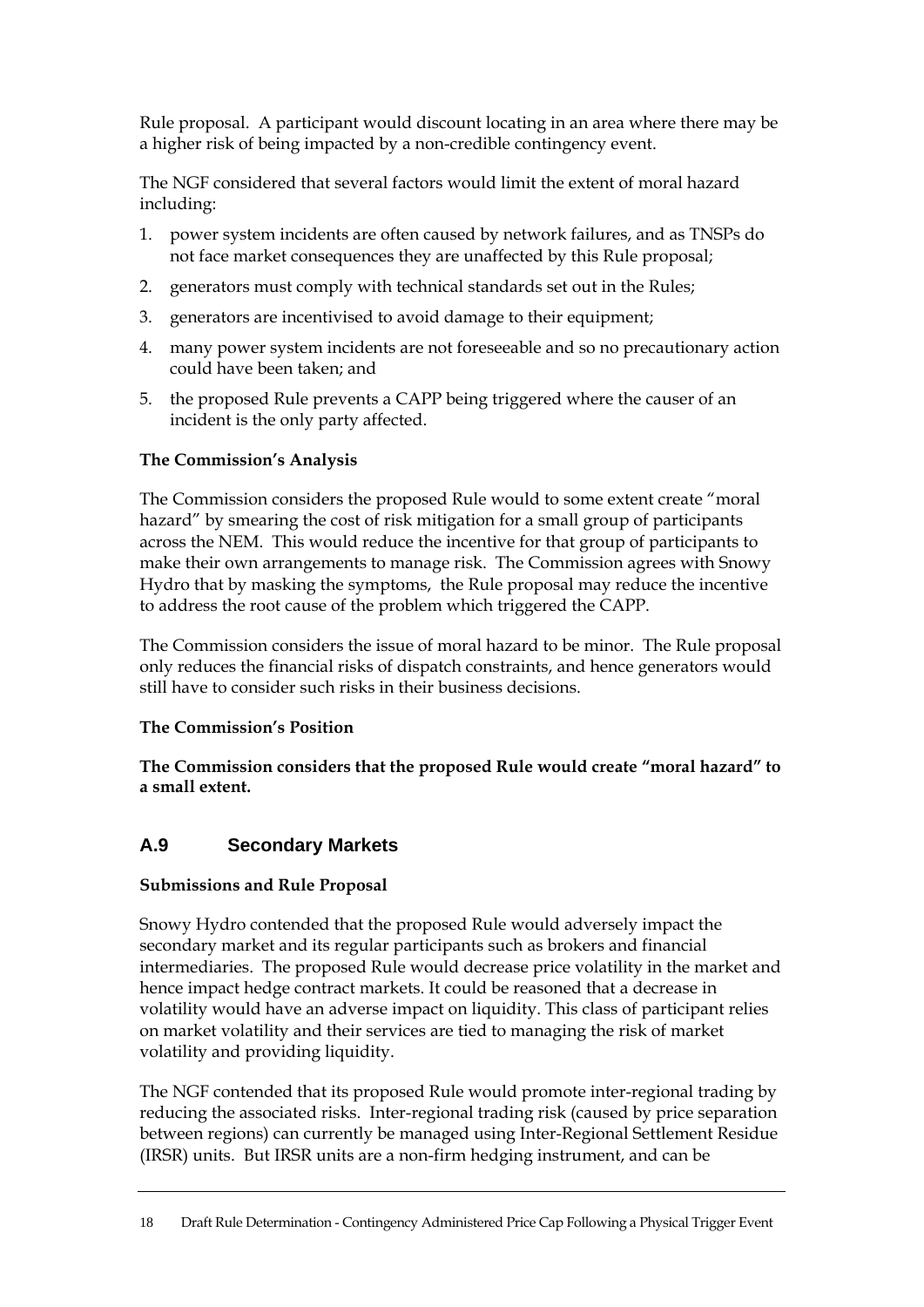worthless when an interconnector trips from service, which can often also be accompanied by high prices. The NGF argued that in some cases, an interconnector trip could trigger a CAPP, which would limit price separation and thus financial exposure to any entities holding a related inter-regional contract position.

## **The Commission's Analysis**

The Commission considers that the proposed Rule would reduce spot price volatility, and as contended by Snowy Hydro could reduce demand for products offered by financial intermediaries. However the Commission considers this impact would be immaterial considering the likely low frequency of CAPPs.

Snowy Hydro argued that reduced volatility could have an adverse impact on liquidity. The Commission is not convinced of this argument, and in any case any decrease in liquidity due to reduced volatility would be outweighed by increased liquidity as baseload generators are able to increase forward contract volumes.

The Commission is not convinced that the Rule proposal would promote interregional trading. The NGF argued that in some cases, the Rule proposal would limit price separation and thus financial exposure to any entities holding a related interregional contract position. The Commission considers that the Rule proposal could just as easily create inter-regional price separation when prices are high, and a CAPP limits price to \$300/MWh in one region (and the CAPP does not extend to the adjacent region).

## **The Commission's Position**

**The Commission considers that the impact of the proposed Rule on secondary markets would be immaterial.** 

# **A.10 Gaming Opportunities**

## **Submissions and Rule Proposal**

Snowy Hydro and Hydro Tasmania contended that participants could utilise the Rule proposal to their commercial advantage in a manner that is not intended. The Rule proposal could create gaming opportunities for portfolio generators with generation in different locations to trigger market suspension when the spot price does not suit their current exposure.

The NGF addressed the issue of generators deliberately extending the CAPP, such as when it may suit their contractual position. The NGF stated that this is not possible because under the proposed Rule, the CAPP would end when the generator is able to re-synchronise, with no requirement for NEMMCO to wait until it actually does resynchronise. Furthermore, a CAPP cannot be prolonged by a generator rebidding to reduce its dispatch compared to its pre-incident levels.

## **The Commission's Analysis**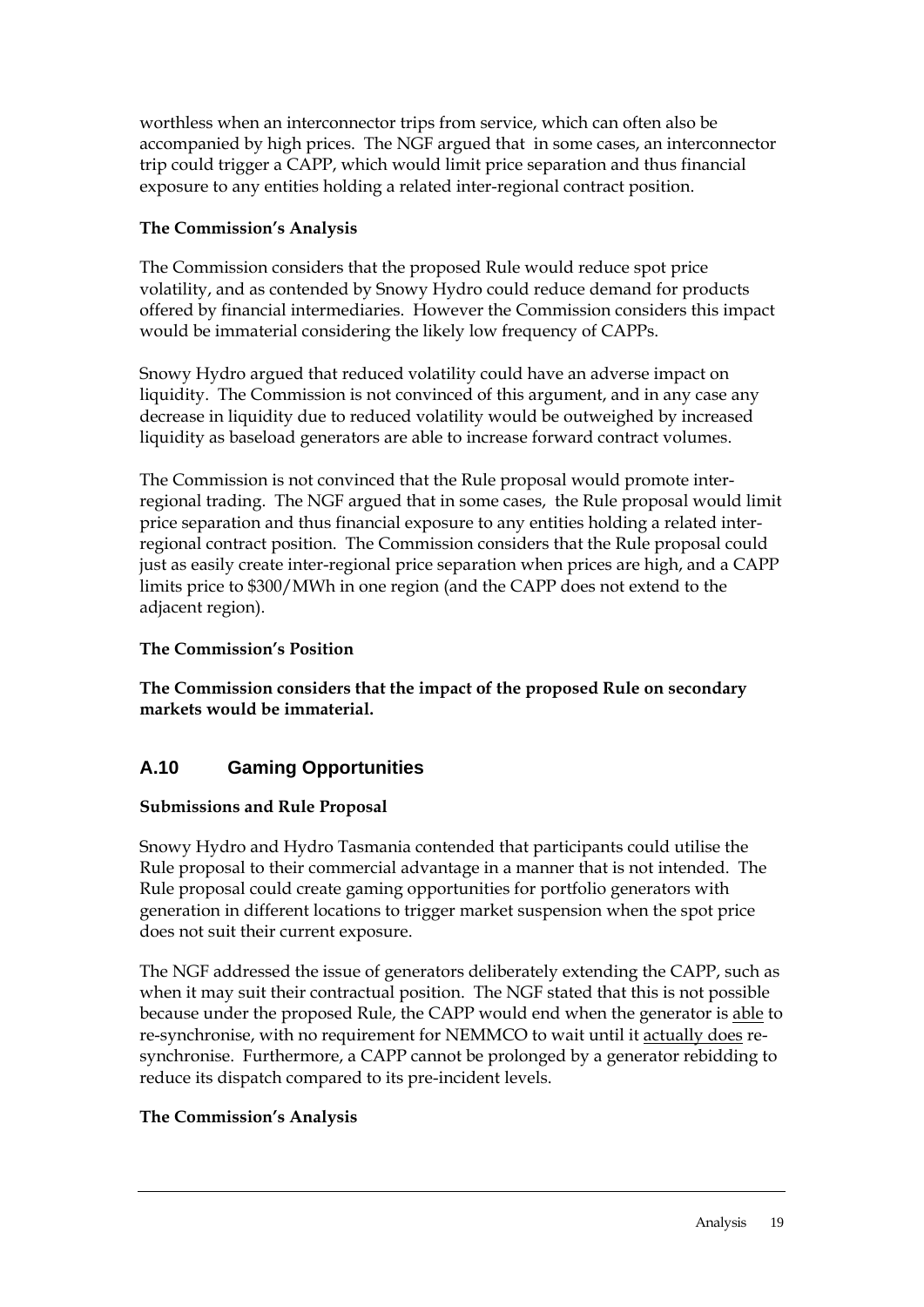The Commission considers that the Rule could create opportunities for some generators to trigger a CAPP when it suits their commercial situation. The Commission however considers that opportunities for gaming would be quite limited. Taking physical action to trigger a CAPP could risk damage to a generator's equipment, could risk detection by the AER, and could result in increased financial losses if a CAPP was not triggered.

## **The Commission's Position**

**The Commission considers that the proposed Rule could create opportunities for gaming, but considers such opportunities to be limited.** 

## **A.11 Alternate Proposals**

## **Submissions and Rule Proposal**

Snowy Hydro proposed an alternative to the proposed Rule. Under Snowy Hydro's proposal, a Spot Market Insurance Fund would be established whereby participating market participants would be eligible to claim compensation for contingency events which have a low probability of occurring but when it occurs result in high financial impact. Participation in the Spot Market Insurance Fund would be voluntary.

The major advantage of the Snowy Hydro proposal compared to the NGF's proposal is that the spot market is not suspended during the spot market contingency event.

Origin Energy considered that the general concept of the Snowy Hydro proposal is a more efficient and administratively simple means of managing the risks associated with the occurrence of random disruptive power system events. It does not interfere with the smooth running of the market and provides for those likely to be affected by these events to also bear the cost of mitigation. Additionally, the Snowy Hydro proposal puts less pressure on the market operator, as a decision to classify a trigger event does not have to be made in real time, and any compensation can be sorted out after the event has occurred.

Origin Energy suggested a further alternative involving co-insurance, where two or more generators agree to cover a proportion of each other's capacity in certain circumstances, either physically or through cap contracts $8$ .

NEMMCO also suggested that generators could set up an insurance fund to pool the risks faced in the NEM.

## **The Commission's Analysis**

<u>.</u>

The Commission considers that an insurance fund to share the risks of NEM participation between contributors to the fund would have less problems than the NGF's Rule proposal for the following reasons. It:

<sup>8</sup> Origin Energy did not specify that this should be specified in the Rules.

<sup>20</sup> Draft Rule Determination - Contingency Administered Price Cap Following a Physical Trigger Event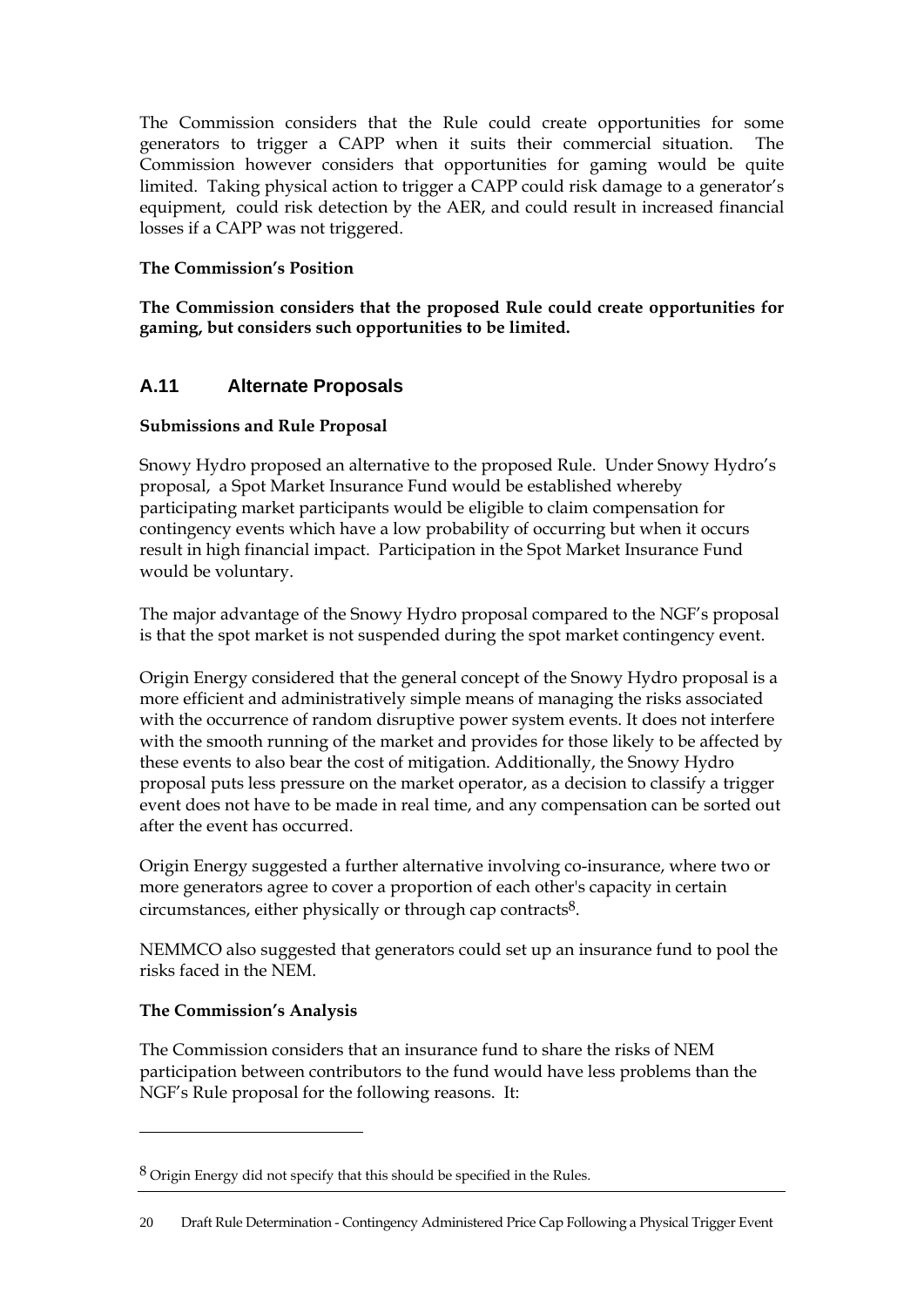- 1. would not involve intervention in the efficient operation of the NEM;
- 2. is funded directly by those participants likely to benefit from the fund; and
- 3. would not place additional operational pressure on NEMMCO's control room.

The Commission does not consider such an arrangement needs to be established within the NEM regulatory regime. Establishing such a fund within the NEM regulatory regime would risk imposing costs on participants that would not benefit from the fund. This would especially be the case if the fund was established and no participants elected to participate in it.

## **The Commission's Position**

**The Commission considers that an insurance fund to manage NEM financial risk such as that proposed by Snowy Hydro has less problems than the NGF's Rule proposal. The Commission also considers that such a fund, if demanded, would not need to be established within the NEM regulatory regime. As such the Commission has not considered the establishment of a Spot Market Insurance Fund against the NEO.** 

# **A.12 Market Design Principles**

The first five of the Market Design Principles (contained in clause 3.1.4 of the Rules) relate to the market for energy. The Commission assessed the Rule proposal against these principles as follows.

## **Principle 1** - **minimisation of** *NEMMCO* **decision-making to allow** *Market Participants* **the greatest amount of commercial freedom to decide how they will operate in the** *market***.**

The proposed Rule is not consistent with this principle because it increases NEMMCO decision making, at a time when NEMMCO control room staff would be under pressure managing power system security following a power system event. This could result in incorrect decisions being made.

## **Principle 2 - maximum level of market transparency in the interests of achieving a very high degree of market efficiency.**

The proposed Rule is not consistent with this principle because competitive market dispatch and pricing would be suspended when the spot price is capped.

## **Principle 3 - avoidance of any special treatment in respect of different technologies used by Market Participants.**

The proposed Rule is not consistent with this principle because peaking generators and DSP with short run marginal costs often above \$300/MWh are disadvantaged compared to base load generation.

## **Principle 4 - consistency between central dispatch and pricing.**

The proposed Rule is not consistent with this principle because central dispatch is completely dislocated from pricing when a CAPP applies.